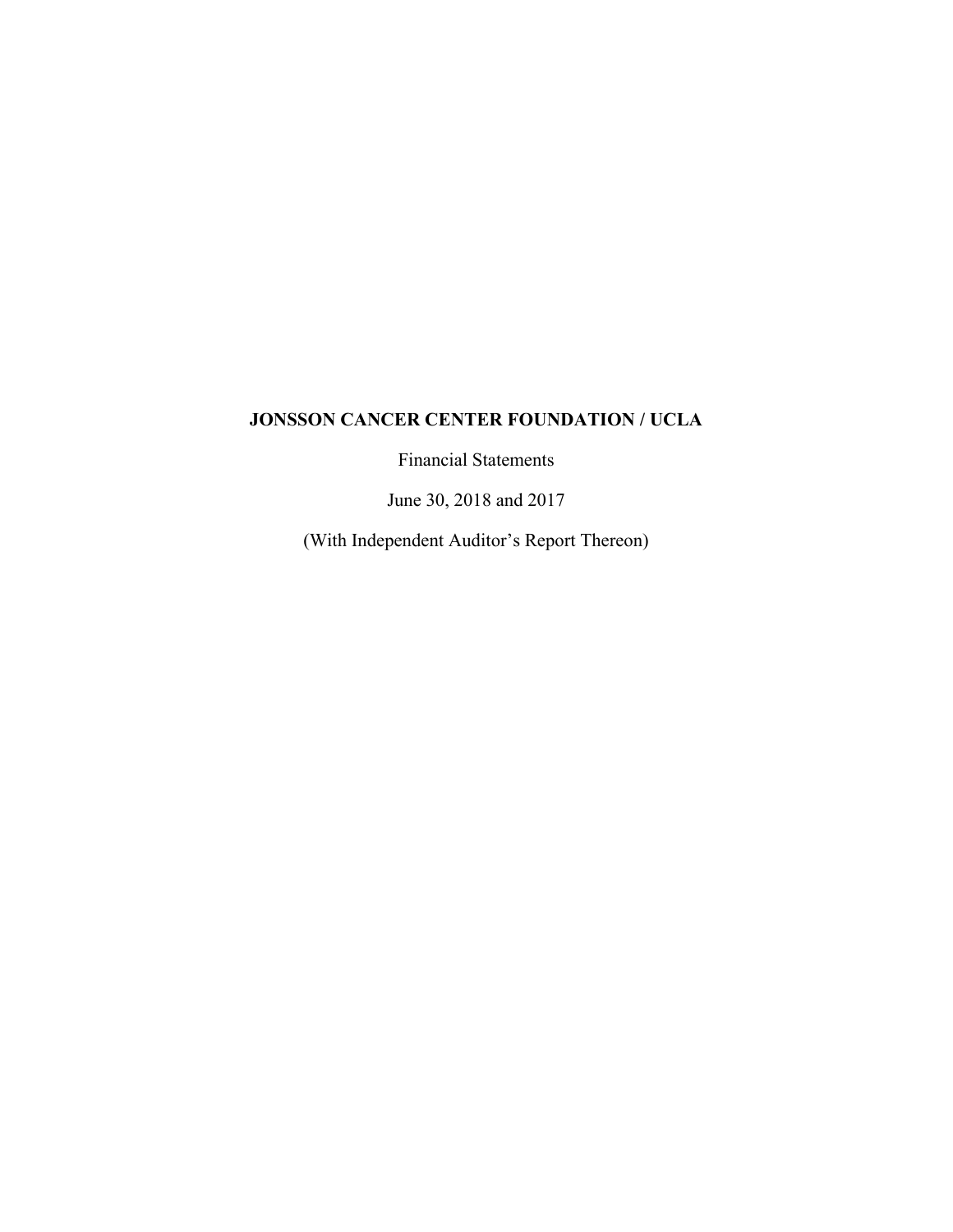# **Table of Contents**

| Report of Independent Auditors                                | $1 - 2$   |
|---------------------------------------------------------------|-----------|
| Management's Discussion and Analysis (Unaudited)              | $3-6$     |
| <b>Financial Statements:</b>                                  |           |
| <b>Statements of Net Position</b>                             |           |
| Statements of Revenues, Expenses, and Changes in Net Position | 8         |
| Statements of Cash Flows                                      | 9         |
| Notes to Financial Statements                                 | $10 - 21$ |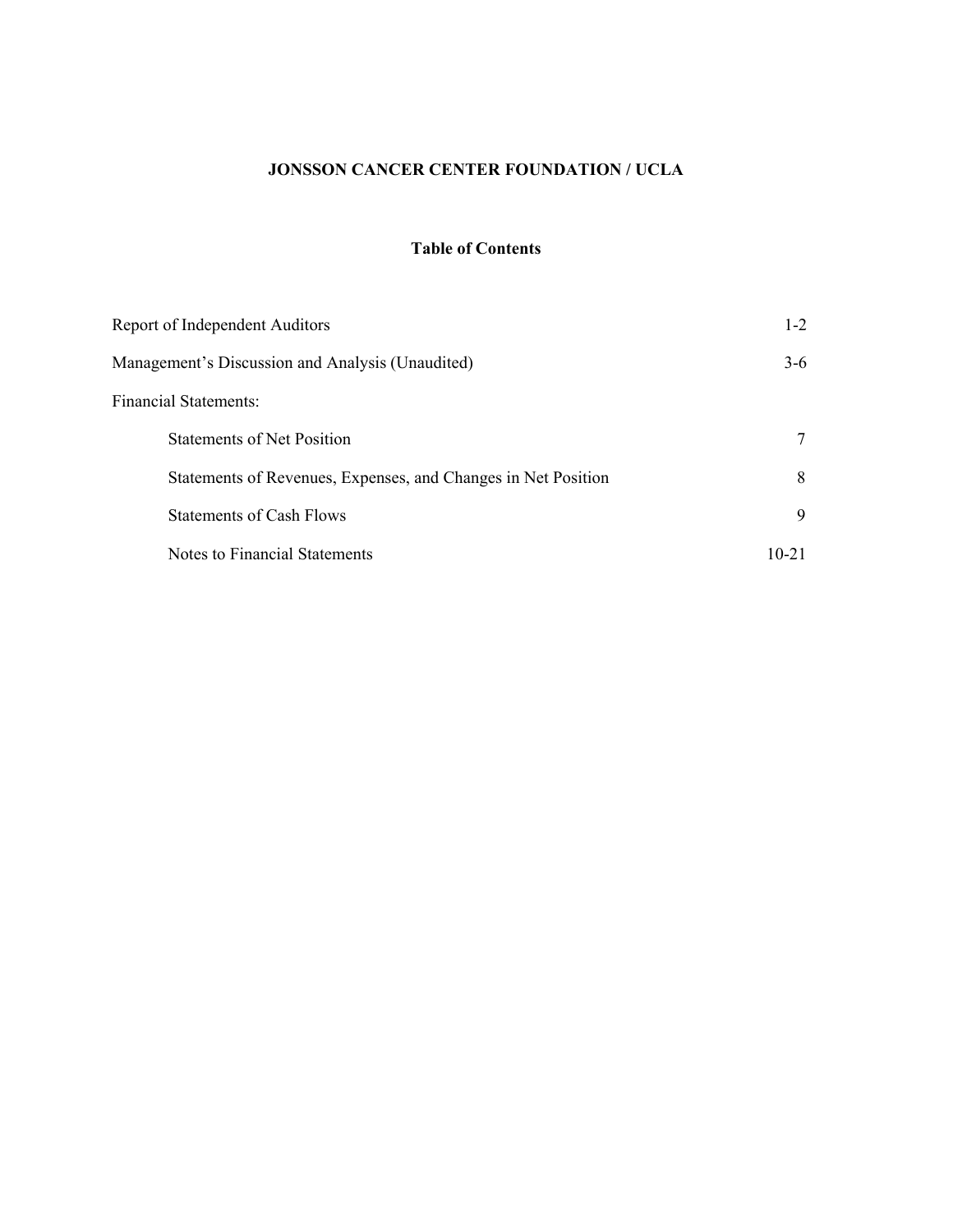

# **Report of Independent Auditors**

To the Board of Directors of Jonsson Cancer Center Foundation/UCLA:

We have audited the accompanying financial statements of The Jonsson Cancer Center Foundation/UCLA (the "Foundation"), a component unit of the University of California, which comprise the statements of net position as of June 30, 2018 and 2017, and the related statements of revenues, expenses, and changes in net position and of cash flows for the years then ended.

# *Management's Responsibility for the Financial Statements*

Management is responsible for the preparation and fair presentation of the financial statements in accordance with accounting principles generally accepted in the United States of America; this includes the design, implementation, and maintenance of internal control relevant to the preparation and fair presentation of financial statements that are free from material misstatement, whether due to fraud or error.

# *Auditors' Responsibility*

Our responsibility is to express an opinion on the financial statements based on our audits. We conducted our audits in accordance with auditing standards generally accepted in the United States of America. Those standards require that we plan and perform the audit to obtain reasonable assurance about whether the financial statements are free from material misstatement.

An audit involves performing procedures to obtain audit evidence about the amounts and disclosures in the financial statements. The procedures selected depend on our judgment, including the assessment of the risks of material misstatement of the financial statements, whether due to fraud or error. In making those risk assessments, we consider internal control relevant to the Foundation's preparation and fair presentation of the financial statements in order to design audit procedures that are appropriate in the circumstances, but not for the purpose of expressing an opinion on the effectiveness of the Foundation's internal control. Accordingly, we express no such opinion. An audit also includes evaluating the appropriateness of accounting policies used and the reasonableness of significant accounting estimates made by management, as well as evaluating the overall presentation of the financial statements. We believe that the audit evidence we have obtained is sufficient and appropriate to provide a basis for our audit opinion.

# *Opinion*

In our opinion, the financial statements referred to above present fairly, in all material respects, the financial position of the Foundation as of June 30, 2018 and 2017, respectively, and the changes in its financial position and its cash flows for the years then ended in accordance with accounting principles generally accepted in the United States of America.

*PricewaterhouseCoopers LLP, 601 South Figueroa Street, Los Angeles, CA 90017 T: (213) 356 6000, F: (813) 637 4444,* www.pwc.com/us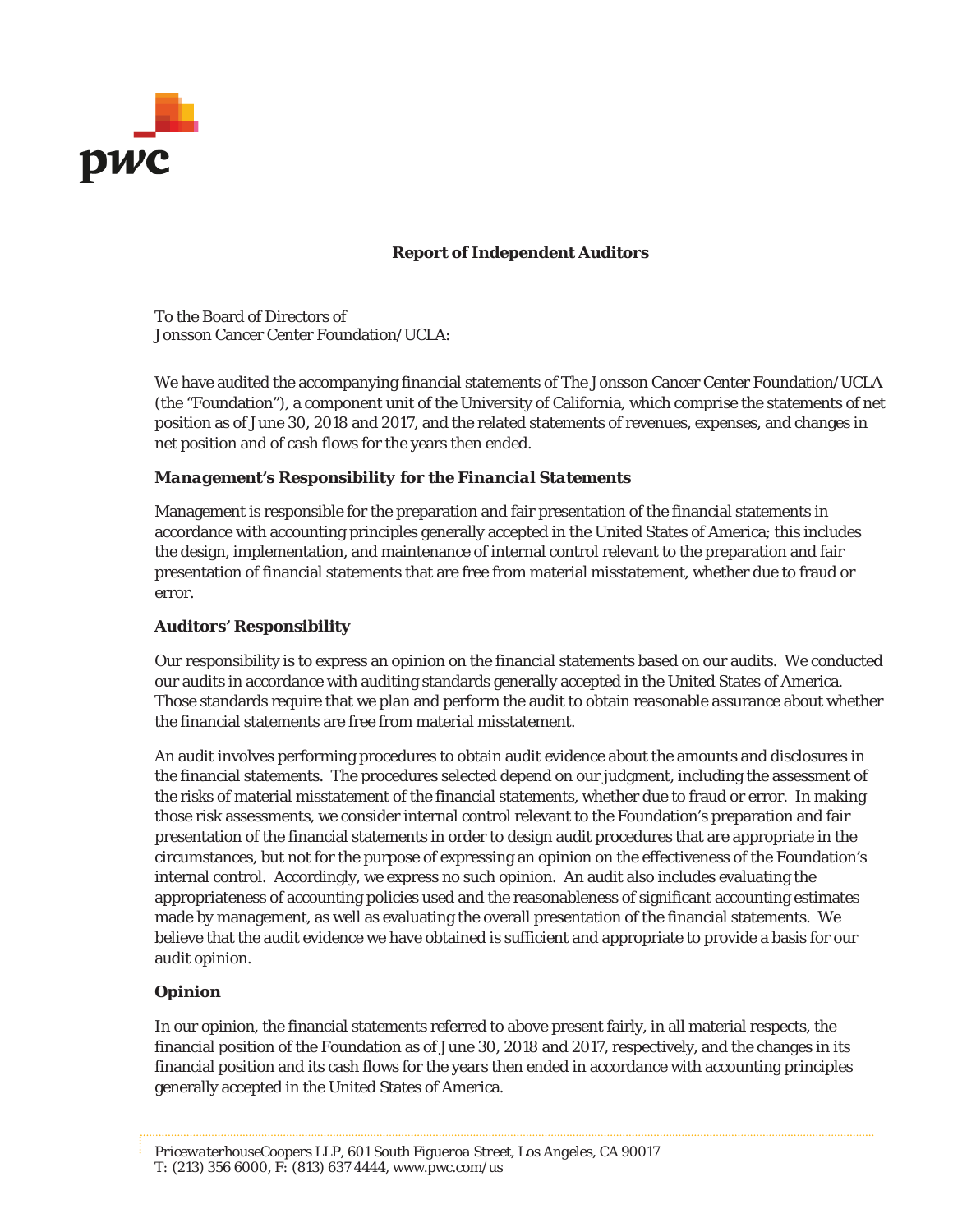

# *Emphasis of Matter*

As discussed in Note 2 to the financial statements, the Foundation changed the manner in which it accounts for irrevocable split-interest agreements. Our opinion is not modified with respect to this matter.

# *Other Matters*

# *Required Supplementary Information*

The accompanying management's discussion and analysis on pages 3 through 6 are required by accounting principles generally accepted in the United States of America to supplement the basic financial statements. Such information, although not a part of the basic financial statements, is required by the Governmental Accounting Standards Board who considers it to be an essential part of financial reporting for placing the basic financial statements in an appropriate operational, economic, or historical context. We have applied certain limited procedures to the required supplementary information in accordance with auditing standards generally accepted in the United States of America, which consisted of inquiries of management about the methods of preparing the information and comparing the information for consistency with management's responses to our inquiries, the basic financial statements, and other knowledge we obtained during our audit of the basic financial statements. We do not express an opinion or provide any assurance on the information because the limited procedures do not provide us with sufficient evidence to express an opinion or provide any assurance.

PricewaterhouseCoopers LLP

November 19, 2018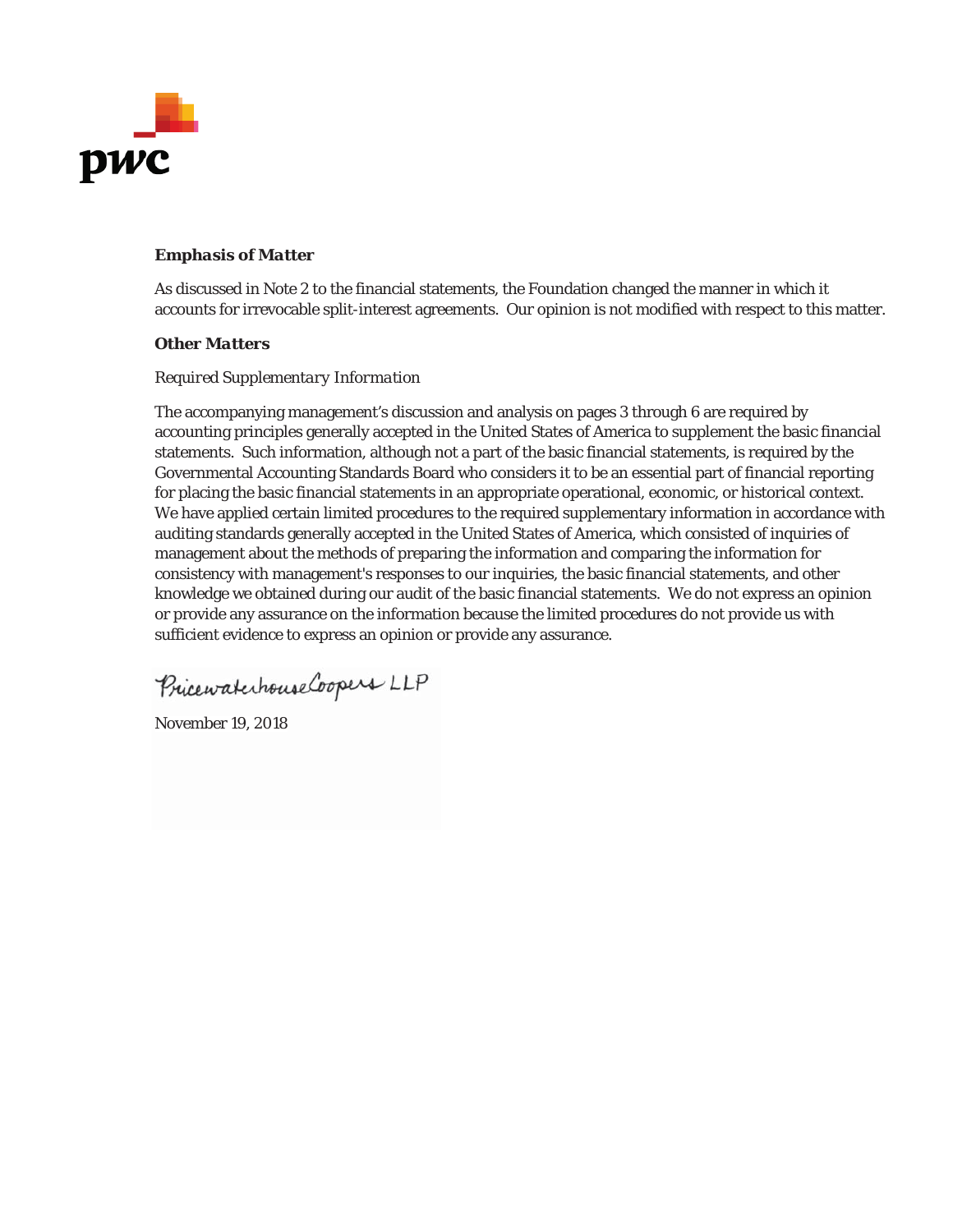Management's Discussion and Analysis (Unaudited)

June 30, 2018 and 2017

The Jonsson Cancer Center Foundation/UCLA (Foundation), formerly the California Institute for Cancer Research, was established in 1956. The primary purpose of the Foundation is to raise and distribute funds for cancer research at the University of California, Los Angeles (UCLA). Donations to the Foundation come, predominately, from individuals committed to eradicating cancer and who are inspired by the high quality of cancer research conducted at UCLA in the Jonsson Comprehensive Cancer Center (JCCC).

The following discussion and analysis of the Foundation's financial performance presents an overview of its financial activities for the fiscal year ended June 30, 2018 (FY18), with selected comparative information for the fiscal year ended June 30, 2017 (FY17), and the fiscal year ended June 30, 2016 (FY16). This discussion and analysis has been prepared by management and should be read in conjunction with, and is qualified in its entirety by, the accompanying audited financial statements and notes.

# **Using This Report**

This annual report consists of a series of financial statements prepared in accordance with the Governmental Accounting Standards Board Statement No. 34, *Basic Financial Statements and Management's Discussion and Analysis—For State and Local Governments*.

One of the most important questions asked about the Foundation's finances is whether the Foundation is better or worse off as a result of the year's activities. The keys to understanding this question are the Statements of Net Position, Statements of Revenues, Expenses and Changes in Net Position, and the Statements of Cash Flows. These statements present financial information in a form similar to that used by private sector companies. The Foundation's net position (the difference between assets and liabilities) is one indicator of the Foundation's financial health. Over time, increases or decreases in net position are one indicator of the improvement or erosion of the Foundation's financial condition when considered in combination with other non-financial information.

The Statements of Net Position include all assets and liabilities. The Statements of Revenues, Expenses and Changes in Net Position present revenues earned and expenses incurred during the year. Activities are reported as either operating or non-operating. Operating revenues include current use gifts to the Foundation and operating expenses include program support. Investment results are reported as nonoperating income (loss). These statements are prepared using the economic resources measurement focus and the accrual basis of accounting. Another way to assess the financial health of the Foundation is to look at the Statements of Cash Flows. Its primary purpose is to provide relevant information about the sources and uses of cash of an entity during a given period, and it helps users assess an entity's ability to generate cash flows.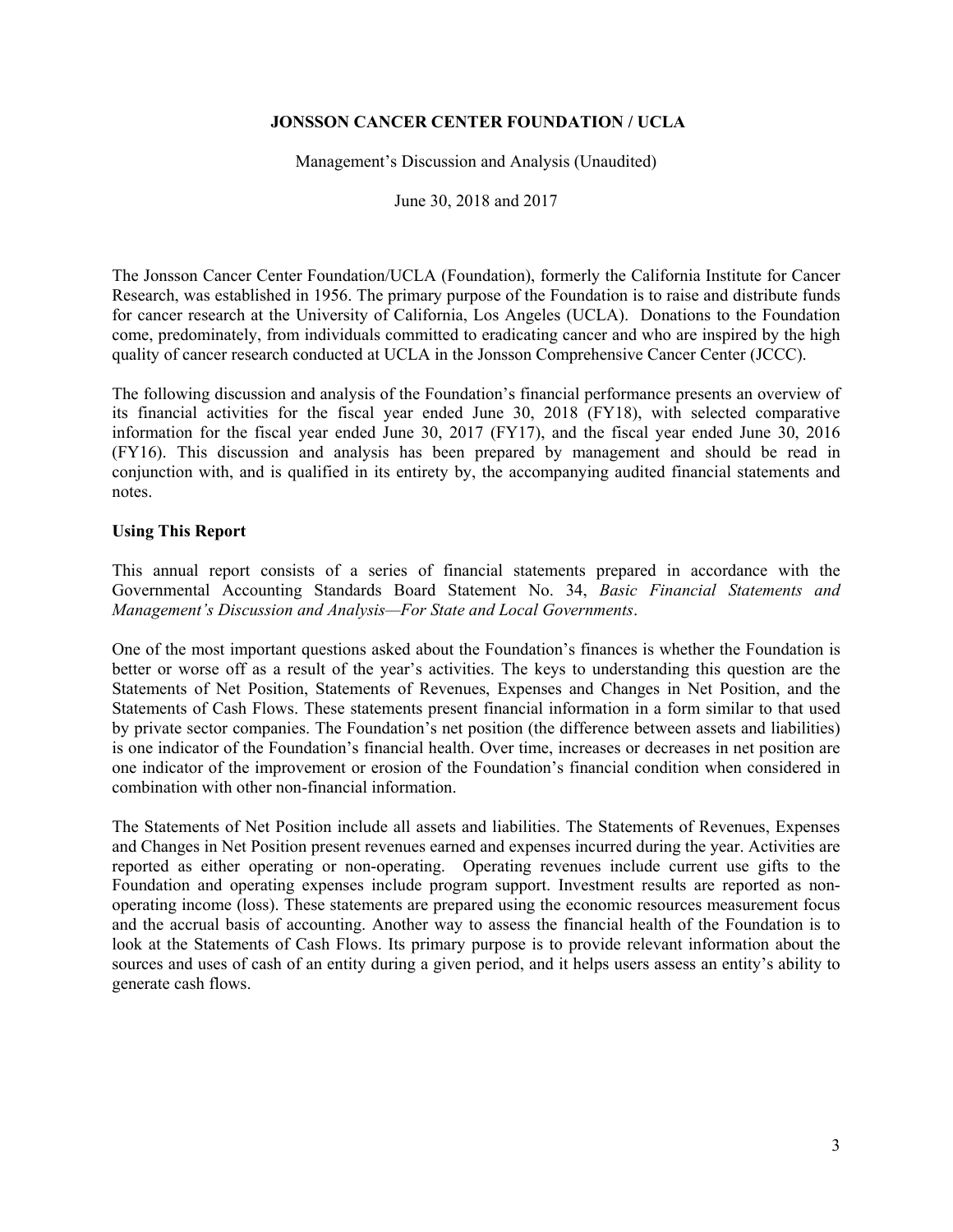# Management's Discussion and Analysis (Unaudited)

# June 30, 2018 and 2017

# Condensed Financial Information

|                                                                       |                        | FY 2018-2017<br>change |                            | FY 2017-2016<br>change |               |
|-----------------------------------------------------------------------|------------------------|------------------------|----------------------------|------------------------|---------------|
|                                                                       | 2018                   | percentage             | 2017                       | percentage             | 2016          |
| Assets                                                                |                        |                        |                            |                        |               |
| Cash                                                                  | S<br>184,397           | 9%                     | <sup>\$</sup><br>168,630   | $-78%$                 | \$<br>782,121 |
| Investments                                                           |                        |                        |                            |                        |               |
| Short-term investments                                                | 10,058,610             | 35%                    | 7,467,486                  | 16%                    | 6,445,021     |
| Long-term investments                                                 | 8,013,310              | 6%                     | 7,563,178                  | 10%                    | 6,867,634     |
| Total investments                                                     | 18,071,920             | 20%                    | 15,030,664                 | 13%                    | 13,312,655    |
| Pledges receivable, net                                               | 13,901,271             | $-8%$                  | 15,063,808                 | 51%                    | 9,970,433     |
| Beneficial Interest in Split Interest Agreements                      | 2,341,830              | 3%                     | 2,275,368                  | $1\%$                  | 2,249,012     |
| Other assets                                                          | 310,371                | $-52%$                 | 646,692                    | 604%                   | 91,864        |
| <b>Total assets</b>                                                   | 34,809,789             | $5\%$                  | 33,185,162                 | 26%                    | 26,406,085    |
| <b>Liabilities</b>                                                    |                        |                        |                            |                        |               |
| Current liabilities                                                   | 2,917,104              | 100%                   | 1,457,236                  | 72%                    | 847,226       |
| <b>Total</b> liabilities                                              | 2,917,104              | 100%                   | 1,457,236                  | 72%                    | 847,226       |
| <b>Deferred inflow of resources</b>                                   |                        |                        |                            |                        |               |
| Deferred inflow - gift receipts                                       | 2,341,830              | 3%                     | 2,275,368                  | $1\%$                  | 2,249,012     |
| Total deferred inflow of resources                                    | 2,341,830              |                        |                            |                        |               |
| Net position                                                          |                        |                        |                            |                        |               |
| Restricted net position                                               | 19,540,600             | $-4%$                  | 20,441,841                 | 37%                    | 14,878,554    |
| Unrestricted net position                                             | 10,010,255             | 11%                    | 9,010,717                  | 7%                     | 8,431,293     |
| Total net position                                                    | \$29,550,855           | $0\%$                  | \$29,452,558               | 26%                    | \$23,309,847  |
| Revenues and expenses                                                 |                        |                        |                            |                        |               |
| Operating revenues                                                    |                        |                        |                            |                        |               |
| Contributions                                                         | \$16,451,467           | $-9%$                  | \$18,114,595               | $-22%$                 | \$23,363,080  |
| Event revenue                                                         | 85,800                 | 10%                    | 78,200                     | 45%                    | 53,881        |
| Total operating revenues                                              | 16,537,267             | $-9%$                  | 18,192,795                 | $-22%$                 | 23,416,961    |
| Operating expenses                                                    |                        |                        |                            |                        |               |
| Program support                                                       | 16, 161, 378           | 35%                    | 11,966,742                 | 12%                    | 10,653,031    |
| Fundraising                                                           | 480,769                | 18%                    | 408,752                    | 7%                     | 381,702       |
| Management and general                                                | 640,213                | $-11%$                 | 723,371                    | 2%                     | 709,452       |
| Total operating expenses                                              | 17,282,360             | 32%                    | 13,098,865                 | 12%                    | 11,744,185    |
| Net operating income                                                  | (745,093)              | $-115%$                | 5,093,930                  | $-56%$                 | 11,672,776    |
| Non-operating income                                                  |                        |                        |                            |                        |               |
| Investment income                                                     | 181,219                | 100%                   | 90,737                     | $-23%$                 | 117,426       |
| Realized gains (losses) and changes in fair value of investments, net | 662,171                | $-31%$                 | 958,044                    | 387%                   | (333, 407)    |
| Total non-operating income (loss), net                                | 843,390                | $-20%$                 | 1,048,781                  | 586%                   | (215,981)     |
| Change in net position                                                | $\mathbb{S}$<br>98,297 | $-98%$                 | $\mathsf{\$}$<br>6,142,711 | $-46%$                 | \$11,456,795  |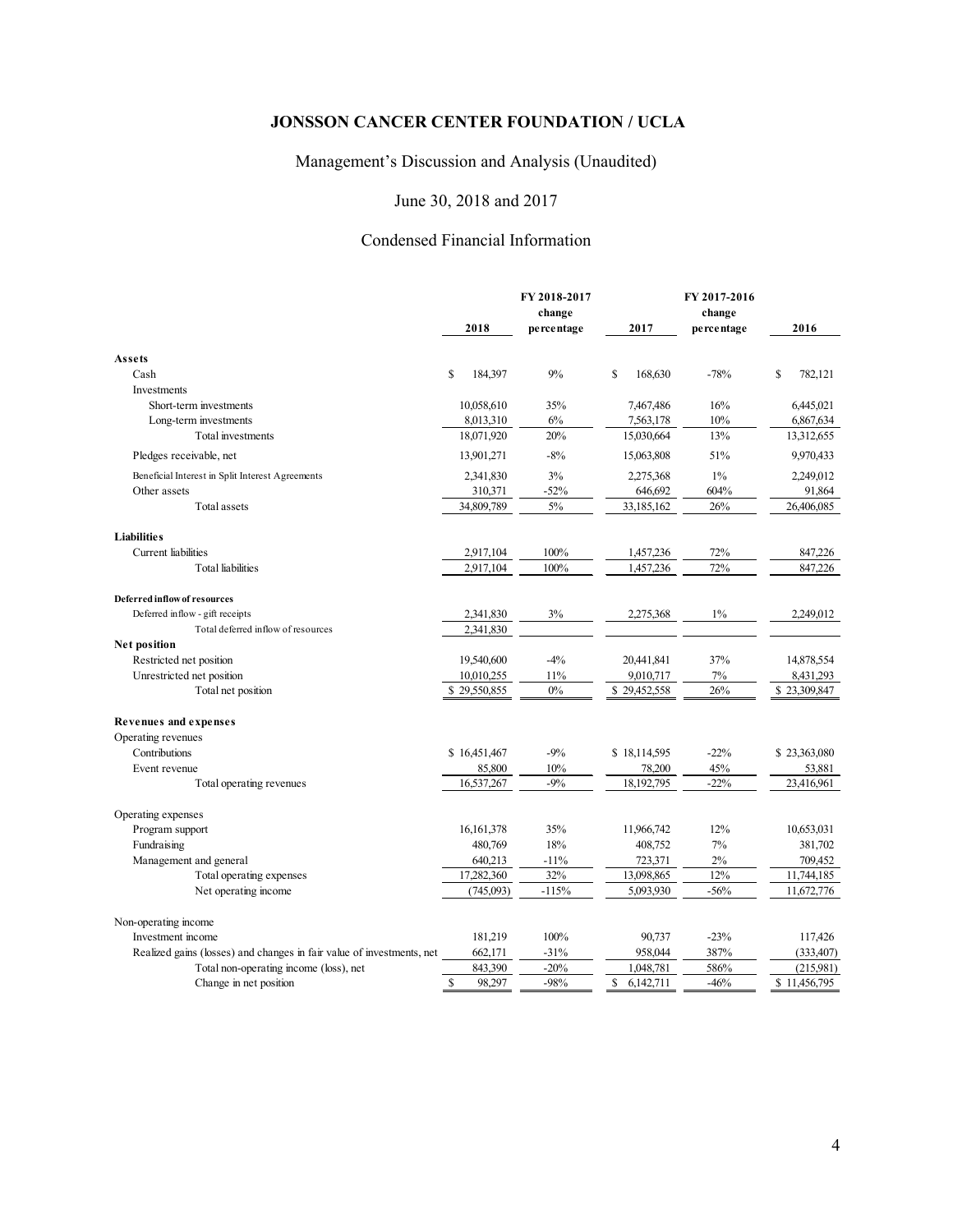Management's Discussion and Analysis (Unaudited)

June 30, 2018 and 2017

# **Financial Highlights**

In FY18, the Foundation's total assets increased 5% or \$1.6 million to \$34.8 million at June 30, 2018 from \$33.2 million at June 30, 2017. The increase in FY18 was primarily due to investments which increased by \$3.0 million partially offset by a decrease in pledges receivable and other assets. In FY17, the Foundation's total assets increased 26% or \$6.8 million to \$33.2 million at June 30, 2017 from \$26.4 million at June 30, 2016. The increase in FY17 was primarily due to pledges receivable which increased by \$5.1 million and investments which increased by \$1.7 million.

In FY18, liabilities of the Foundation increased by 100% or \$1.5 million to \$2.9 million from \$1.5 million in FY17. In FY17, liabilities of the Foundation increased by 72% or \$610 thousand to \$1.5 million from \$847 thousand in FY16. Both increases were due to grants awarded in one fiscal year that were not processed until the following fiscal year, due to large donor directed gifts received in the last few days of the fiscal year or payments still in transit at fiscal year-end.

Contributions to the Foundation decreased by 9% or \$1.7 million to \$16.5 million in FY18 as compared to \$18.1 million in FY17. This was primarily due to a decrease in planned giving of \$3.1 million from FY17 partially offset by an increase in major gifts received in FY18. Contributions to the Foundation decreased by 22% or \$5.2 million to \$18.1 million in FY17 as compared to \$23.4 million in FY16. This was primarily due to an exceptional \$10 million dollar pledge received in FY16 partially offset by an increase in planned gifts received in FY17.

## **Assets**

Foundation assets include cash, investments, pledges receivable, and other assets. Other assets include gift and event receipts in process and prepaid expenses to UCLA. In FY18, the Foundation's investments increased 20% or \$3 million to \$18.1 million at June 30, 2018 from \$15 million at June 30, 2017. This was primarily due to two factors: positive investment returns of \$662 thousand and contributions received in FY18 but not paid out as grants until the following fiscal year. Pledges receivable decreased 8% or \$1.2 million to \$13.9 million (net of discount and allowance) at June 30, 2018 from \$15.1 million at June 30, 2017. This decrease is the result of new pledges booked in FY18 of \$4.1 million (net of discount and allowance) offset by pledge payments of \$5.2 million and pledges charged off of \$108 thousand. Gift and event receipts in process decreased \$362 thousand due to a number of donor gift payments received and processed earlier in June than the previous year.

In FY17, the Foundation's investments increased 13% or \$1.7 million to \$15 million at June 30, 2017 from \$13.3 million at June 30, 2016. This was primarily due to positive investment returns of \$1 million and contributions received in FY17 but not paid out as grants until the following fiscal year. Pledges receivable increased 51% or \$5.1 million to \$15.1 million (net of discount and allowance) at June 30, 2017 from \$10 million at June 30, 2016. This increase is the result of new pledges booked in FY17 of \$7.5 million (net of discount and allowance) offset by pledge payments of \$2.1 million and pledges charged off of \$365 thousand. Gift and event receipts in process increased \$441 thousand due to a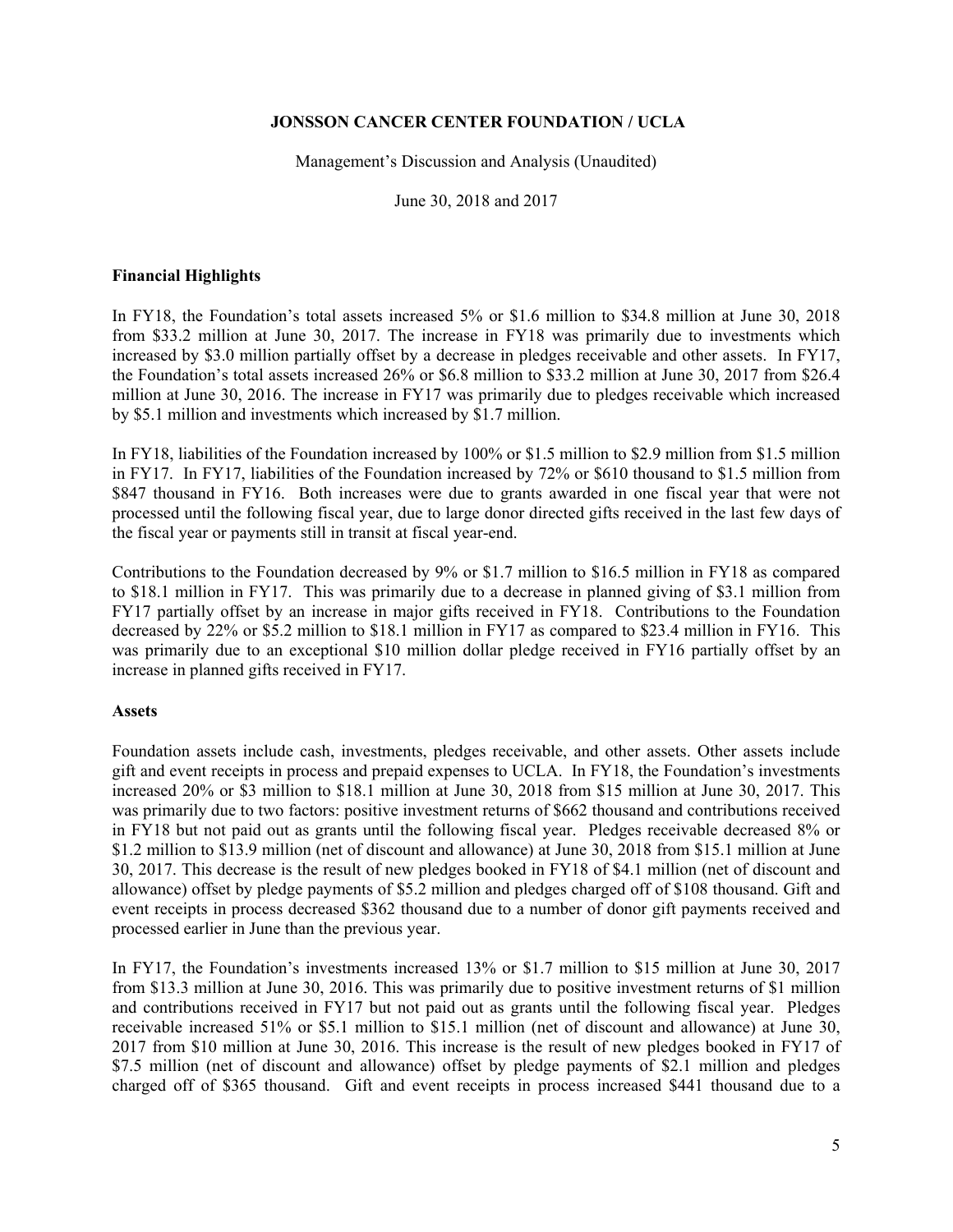Management's Discussion and Analysis (Unaudited)

June 30, 2018 and 2017

number of donor gift payments received immediately before or after June 30, 2017 that were intended by the donor to be gifts to the Foundation in FY17.

# **Operating Revenues and Expenses**

The condensed schedules of revenues, expenses and changes in net position summarize operating income and non-operating income (loss) for FY18, FY17, and FY16. In FY18, the Foundation's contribution revenue decreased by 9% or \$1.7 million to \$16.4 million from \$18.1 million in FY17. This was primarily due to a decrease in planned giving of \$3.1 million from FY17 partially offset by an increase in major gifts received in FY18.

Program support increased 35% or \$4.2 million to \$16.2 million in FY18 compared to \$12.0 million in FY17 due primarily to an increase in pledge payments which were expended to campus. Fundraising costs increased 18% or \$72 thousand to \$481 thousand in FY18 compared to \$409 thousand in FY17. This increase was largely due to an increase in event expenses. Management and general expenses decreased 11% or \$83 thousand to \$640 thousand in FY18 compared to \$723 thousand in FY17.

Contribution revenue decreased by 22% or \$5.2 million in FY17 versus FY16 due to an exceptional \$10 million dollar pledge received in FY16 partially offset by an increase in planned gifts received in FY17.

Program support increased 12% to \$12.0 million in FY17 compared to \$10.7 million in FY16. Fundraising costs increased 7% to \$409 thousand in FY17 compared to \$382 thousand in FY16. This increase was largely due to an emphasis on estate and trust fundraising efforts and the legal fees periodically incurred to receive the funds. Management and general expenses increased 2% to \$723 thousand in FY17 compared to \$709 thousand in FY16.

## **Non-operating Income (Loss)**

In FY18, non-operating income decreased by 20% or \$205 thousand to \$843 thousand from \$1 million in FY17. This was primarily due to the market correction in the third quarter which affected investment performance for both the General Endowment Pool (GEP) managed by the UC Regents as well as the Endowed Investment Pool (EIP) managed by the UCLA Investment Company. In FY18, the GEP experienced a gain of 6.2% while the EIP returned 5.5%.

Non-operating income in FY17 increased by 586% or \$1.3 million to \$1 million compared to a loss of \$216 thousand in FY16. This was primarily due to the improvement in investment performance for both the General Endowment Pool (GEP) managed by the UC Regents as well as the Endowed Investment Pool (EIP) managed by the UCLA Investment Company. In FY17, the GEP experienced a gain of 15% while the EIP returned 15.8%.

## **Factors Impacting Future Periods**

Management is not aware of any factors that would have a significant impact on future periods.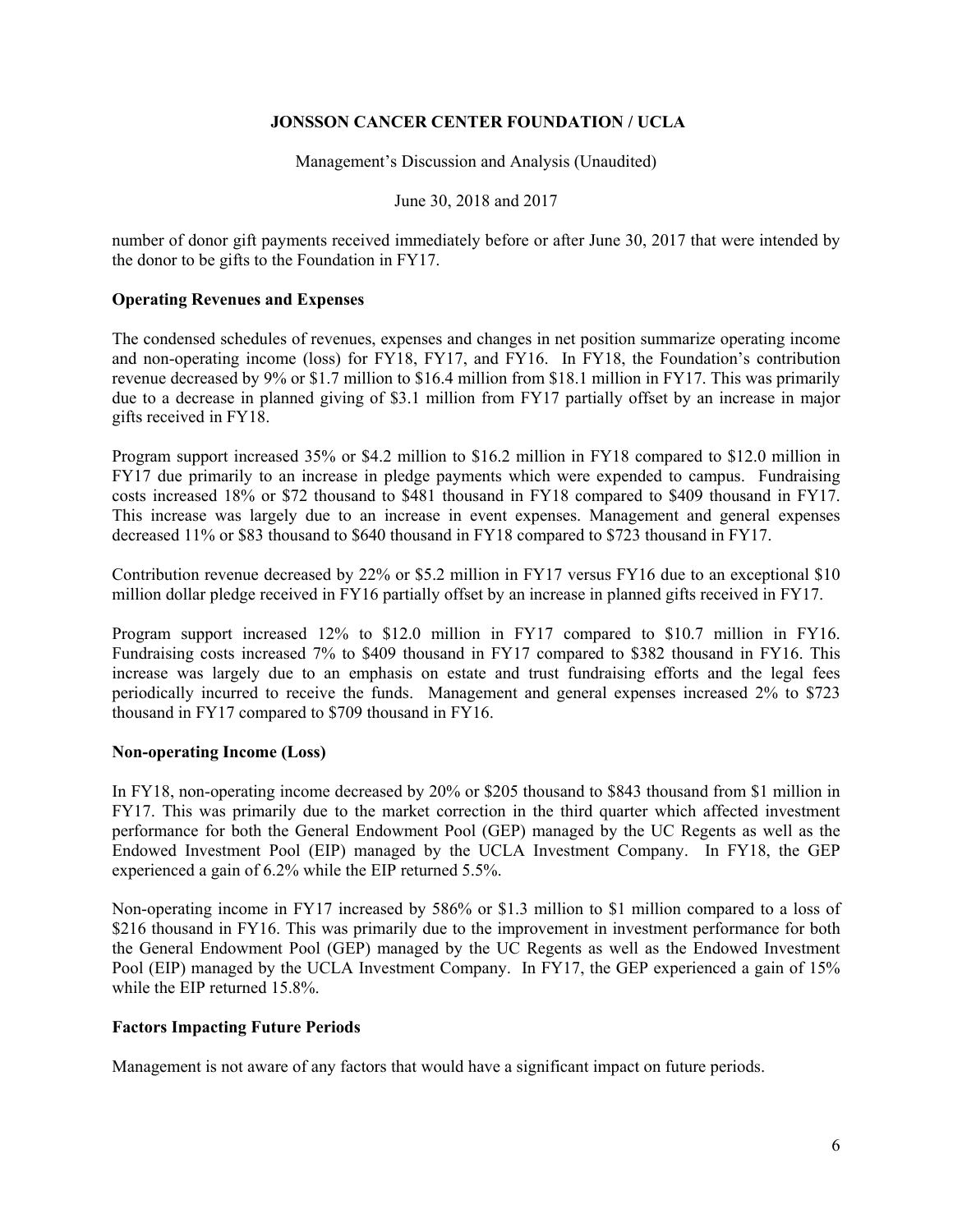# Statements of Net Position

June 30, 2018 and 2017

|                                                              |              | 2018       |              | 2017       |
|--------------------------------------------------------------|--------------|------------|--------------|------------|
| Assets                                                       |              |            |              |            |
| Current assets                                               |              |            |              |            |
| Cash                                                         | $\mathbb{S}$ | 184,397    | $\mathbb{S}$ | 168,630    |
| Short-term investments                                       |              | 10,058,610 |              | 7,467,486  |
| Gift and event receipts in process                           |              | 133,540    |              | 495,727    |
| Prepaid expenses                                             |              | 151,691    |              | 124,228    |
| Accrued investment income                                    |              | 25,140     |              | 26,737     |
| Pledges receivable, net                                      |              | 4,606,428  |              | 5,755,603  |
| Total current assets                                         |              | 15,159,806 |              | 14,038,411 |
| Non-current assets:                                          |              |            |              |            |
| Long-term investments                                        |              | 8,013,310  |              | 7,563,178  |
| Beneficial interest in irrevocable split interest agreements |              | 2,341,830  |              | 2,275,368  |
| Pledges receivable, net                                      |              | 9,294,843  |              | 9,308,205  |
| Total non-current assets                                     |              | 19,649,983 |              | 19,146,751 |
| <b>Total assets</b>                                          | \$           | 34,809,789 | \$           | 33,185,162 |
| <b>Liabilities</b>                                           |              |            |              |            |
| <b>Current</b> liabilities                                   |              |            |              |            |
| Grants payable                                               |              | 2,491,448  |              | 1,424,333  |
| Accounts payable and other non-operating accrued expenses    |              | 425,656    |              | 32,903     |
| <b>Total</b> liabilities                                     |              | 2,917,104  |              | 1,457,236  |
| Deferred Inflow of Resources                                 |              |            |              |            |
| Deferred inflow - gift receipts                              |              | 2,341,830  |              | 2,275,368  |
| Total deferred inflow of resources                           |              | 2,341,830  |              | 2,275,368  |
| <b>Net position</b>                                          |              |            |              |            |
| Restricted expendable gifts                                  |              | 19,540,600 |              | 20,441,841 |
| Unrestricted                                                 |              | 10,010,255 |              | 9,010,717  |
| Total net position                                           |              | 29,550,855 | \$           | 29,452,558 |

See accompanying notes to financial statements.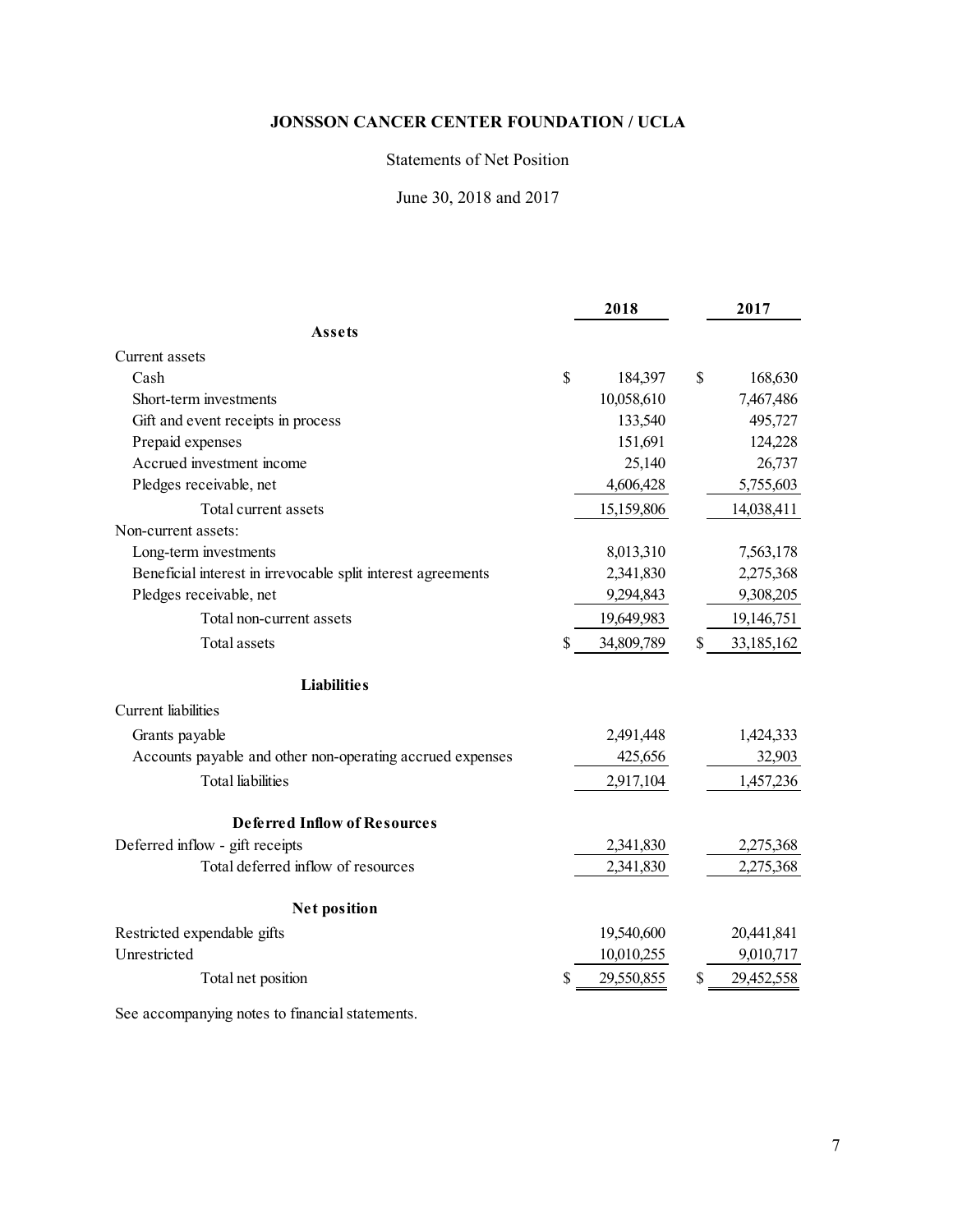Statements of Revenues, Expenses, and Changes in Net Position

Years ended June 30, 2018 and 2017

|                                                             |    | 2018         | 2017             |
|-------------------------------------------------------------|----|--------------|------------------|
| Operating revenues                                          |    |              |                  |
| Contributions                                               | \$ | 16,451,467   | \$<br>18,114,595 |
| Event revenue                                               |    | 85,800       | 78,200           |
| Total operating revenues                                    |    | 16,537,267   | 18,192,795       |
| Operating expenses                                          |    |              |                  |
| Program support                                             |    | 16, 161, 378 | 11,966,742       |
| Fundraising                                                 |    | 480,769      | 408,752          |
| Management and general                                      |    | 640,213      | 723,371          |
| Total operating expenses                                    |    | 17,282,360   | 13,098,865       |
| Net operating income                                        |    | (745,093)    | 5,093,930        |
| Non-operating income                                        |    |              |                  |
| Investment income                                           |    | 181,219      | 90,737           |
| Realized gains and change in fair value of investments, net |    | 662,171      | 958,044          |
| Total non-operating income, net                             |    | 843,390      | 1,048,781        |
| Increase in net position                                    |    | 98,297       | 6,142,711        |
| Net position                                                |    |              |                  |
| Beginning of year                                           |    | 29,452,558   | 23,309,847       |
| End of year                                                 | S  | 29,550,855   | \$<br>29,452,558 |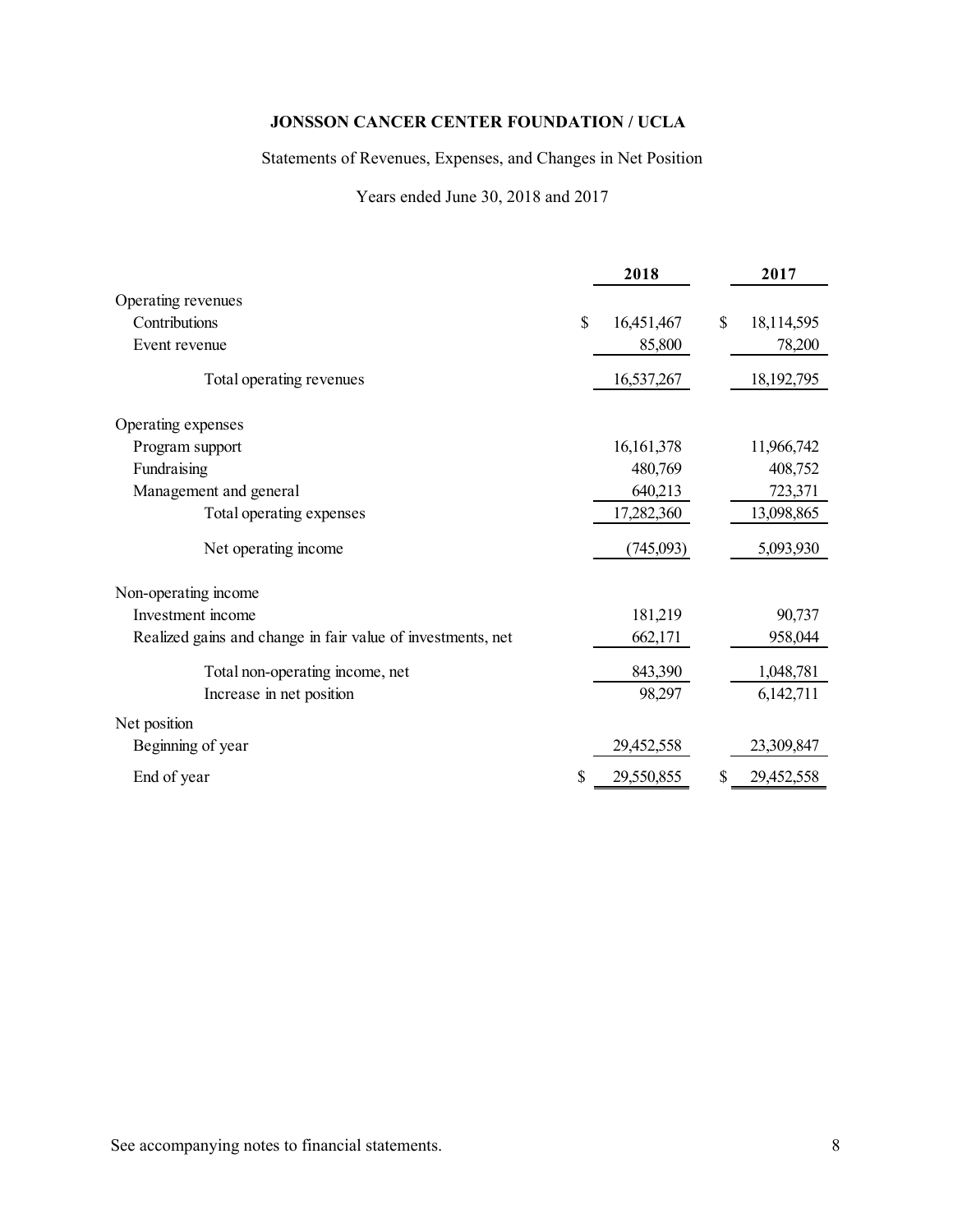# Statements of Cash Flows

# Years ended June 30, 2018 and 2017

|                                                                                                                     | 2018                                     | 2017                                     |
|---------------------------------------------------------------------------------------------------------------------|------------------------------------------|------------------------------------------|
| Cash flows from operating activities<br>Contributions<br>Event revenue                                              | \$<br>17,164,760<br>82,800               | \$<br>12,188,524<br>76,200               |
| Program support<br>Fundraising expenses<br>Management and general expenses                                          | (15,094,263)<br>(489, 134)<br>(667, 944) | (11,382,409)<br>(405, 257)<br>(837, 881) |
| Net cash provided by (used in) operating activities                                                                 | 996,219                                  | (360, 823)                               |
| Cash flows from noncapital financing activities                                                                     |                                          |                                          |
| Receipt of endowed funds                                                                                            | 400,000                                  |                                          |
| Net cash provided by noncapital financing activities                                                                | 400,000                                  | $\overline{\phantom{a}}$                 |
| Cash flows from investing activities                                                                                |                                          |                                          |
| Proceeds from sale of investments                                                                                   | 967,880                                  | 550,847                                  |
| Purchase of investments                                                                                             | (2,591,125)                              | (1,022,465)                              |
| Interest and distributions on investments                                                                           | 242,793                                  | 218,950                                  |
| Net cash used in investing activities                                                                               | (1,380,452)                              | (252, 668)                               |
| Net increase in cash                                                                                                | 15,767                                   | (613, 491)                               |
| Cash:                                                                                                               |                                          |                                          |
| Beginning of year                                                                                                   | 168,630                                  | 782,121                                  |
| End of year                                                                                                         | \$<br>184,397                            | \$<br>168,630                            |
| Reconciliation of operating income to net cash provided by (used in) operating activities                           |                                          |                                          |
| Net operating income                                                                                                | \$<br>(745,093)                          | \$<br>5,093,930                          |
| Adjustments to reconcile operating income to net cash provided by (used in)<br>operating activities                 |                                          |                                          |
| Non-cash gifts                                                                                                      | (814, 432)                               | (393, 644)                               |
| Provision for uncollectible pledges receivable                                                                      | 103,968                                  | 386,289                                  |
| Changes in assets and liabilities:                                                                                  |                                          |                                          |
| Gift and event receipts in process                                                                                  | 362,188                                  | (441,053)                                |
| Prepaid expenses                                                                                                    | (27, 463)                                | (113,358)                                |
| Pledges receivable, net                                                                                             | 1,058,569                                | (5,479,664)                              |
| Accounts and grants payable                                                                                         | 1,058,482                                | 586,677                                  |
| Net cash provided by (used in) operating activities                                                                 | 996,219                                  | \$<br>(360, 823)                         |
| Supplemental non-cash activities information:                                                                       |                                          |                                          |
| Gifts of securities                                                                                                 | 814,432                                  | 347,644                                  |
| Gifts of commodities<br>Beneficial interests in irrevocable split interest agreements administered by third parties | 1,625                                    | 46,000                                   |
|                                                                                                                     |                                          |                                          |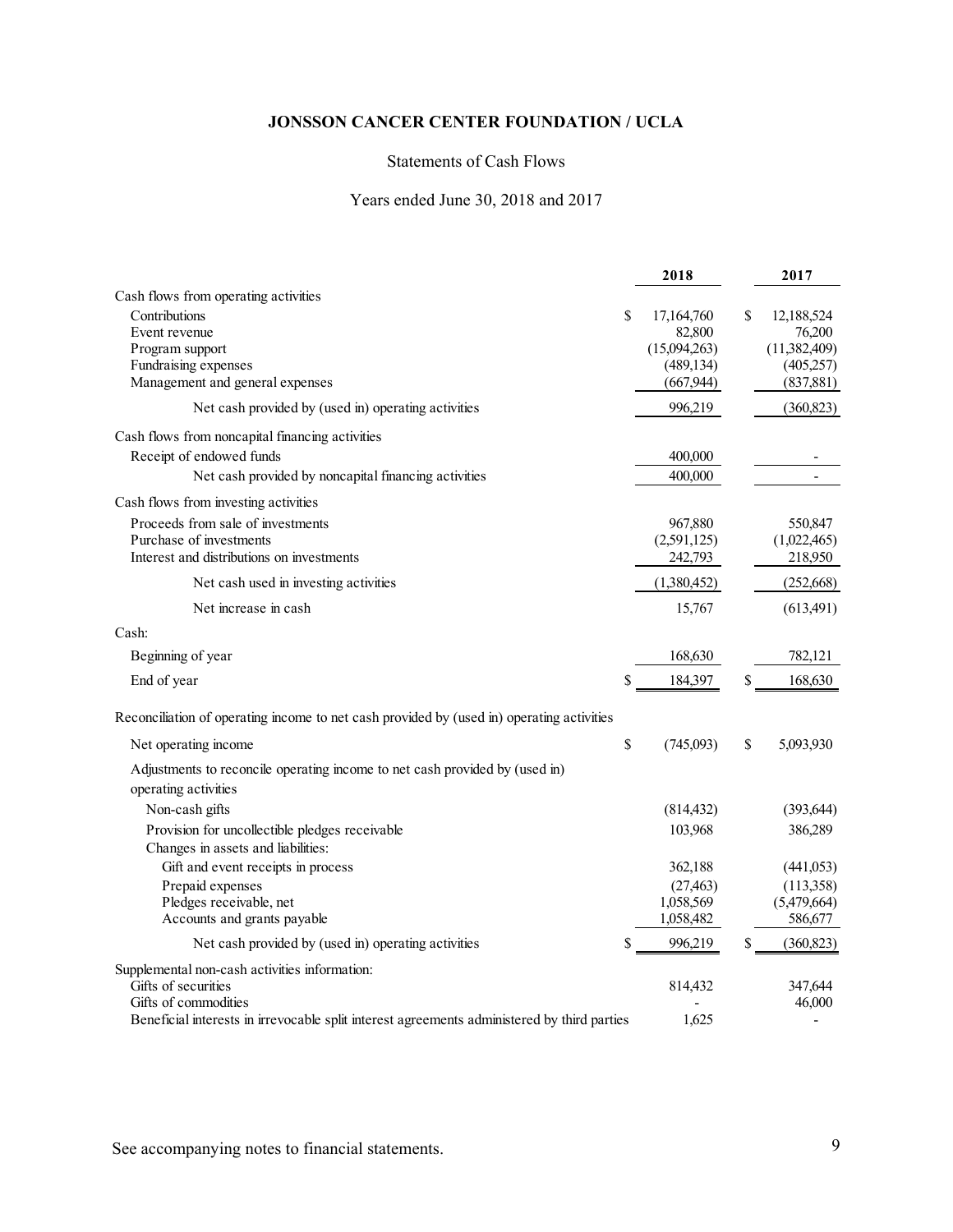### Notes to Financial Statements

June 30, 2018 and 2017

## **(1) Organization**

The Jonsson Cancer Center Foundation / UCLA (Foundation), formerly the California Institute for Cancer Research, was established in 1956. The Foundation is a nonprofit organization whose primary purpose is to raise and distribute funds for cancer research at the University of California, Los Angeles (UCLA). The Foundation is a component unit of the University of California.

The Foundation raises funds in two broad areas: donor directed grants and programmatic support for the Jonsson Comprehensive Cancer Center (JCCC) at UCLA. Donor directed grants are typically designated by the donor for research being undertaken by a specific doctor or for a particular project. JCCC programmatic support donations are, in turn, unrestricted by the donor. The Foundation pools these unrestricted gifts to accumulate significant funds for cancer research, such as seed grants, next generation technology, and impact grants which support collaboration between researchers. This information is detailed further in footnote (6) Program Support on page 21.

The Foundation is governed by a Board of Directors and the director of the JCCC serves as the president of the Foundation. In the event of the dissolution of the Foundation, any and all assets held in its name shall be distributed to UCLA for use in the investigation of the causes, treatment, and cure of the diseases known as cancer, under the direction of the Dean of the David Geffen School of Medicine. Accordingly, the Foundation is considered a governmental not-for-profit organization, subject to reporting under the Governmental Accounting Standards Board (GASB).

UCLA provides the facilities and the staff for the operation and administration of the Foundation's activities. The Foundation transfers gift funds to UCLA or The UCLA Foundation, which assumes responsibility for actual disbursement in accordance with the donor's wishes. The Foundation has one independently operated chapter located in the greater Los Angeles area that assisted in the fundraising effort.

## **(2) Summary of Significant Accounting Policies**

A summary of the significant accounting policies applied in the preparation of these financial statements is presented below:

## *(a) Basis of Accounting*

The accompanying financial statements have been prepared in accordance with U.S. generally accepted accounting principles including all applicable effective standards of the GASB. The statements are prepared using the economic resources measurement focus and the accrual basis of accounting.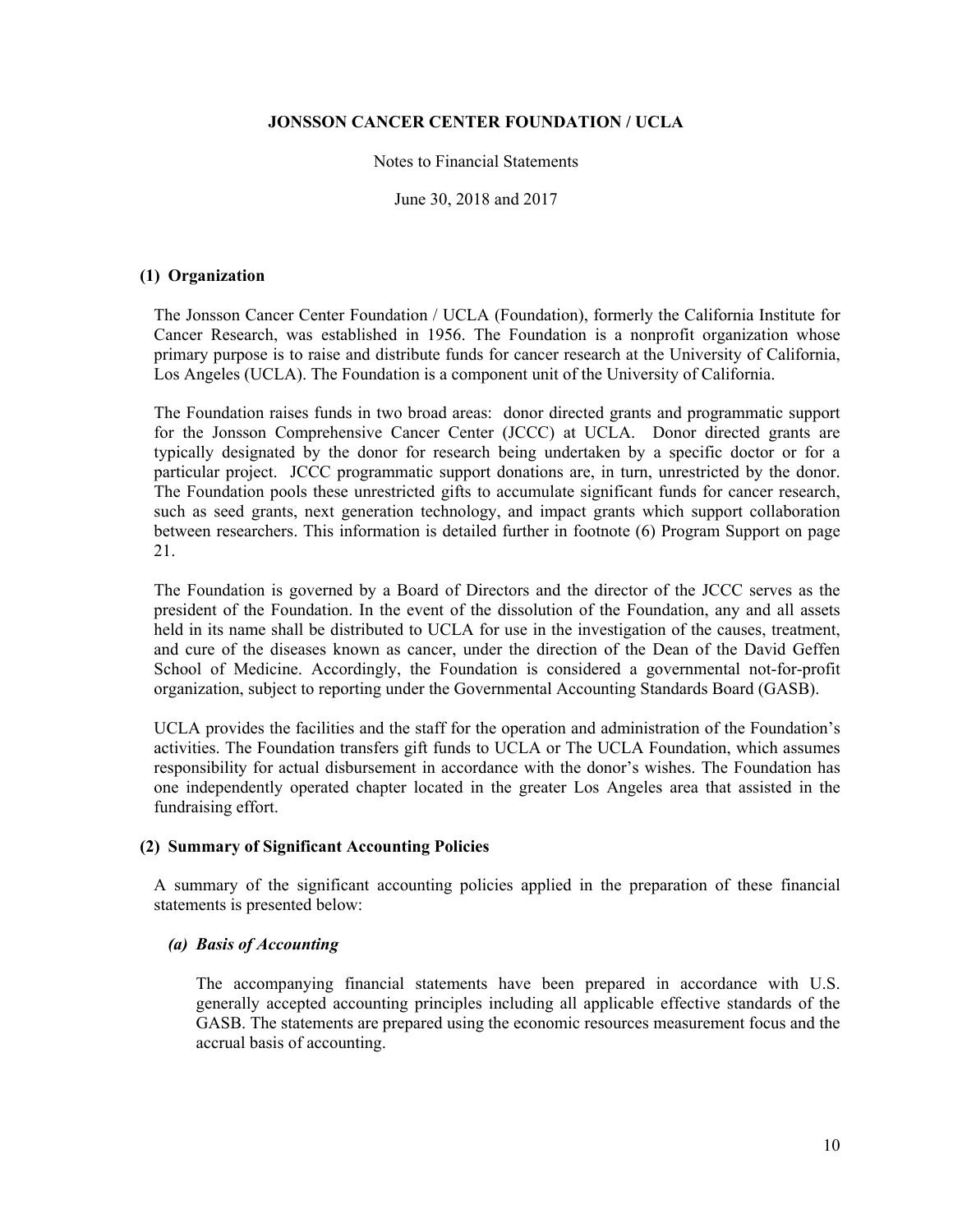## Notes to Financial Statements

June 30, 2018 and 2017

#### *(b) Recently Adopted New Accounting Pronouncement*

In March 2016 the GASB issued statement No. 81 *Irrevocable Split-Interest Agreements*, effective for the Foundation's fiscal year beginning July 1, 2017. This statement establishes standards for accounting and financial reporting of irrevocable split-interest agreements. Split-interest agreements are a type of giving agreement used by donors to provide resources to two or more beneficiaries, including governments. Split-interest agreements can be created through trusts – or other legally enforceable agreements with characteristics that are equivalent to split-interest agreements – in which a donor transfers resources to an intermediary to hold and administer for the benefit of a government and at least one other beneficiary. Examples of these types of agreements include charitable lead trusts, charitable remainder trusts, and life-interest in real estate. This statement requires the Foundation to recognize assets and deferred inflows representing as its beneficial interests in irrevocable split-interest agreements that are administered by third parties. This statement requires the Foundation to recognize revenue when the resources become available to spend.

The effects of reporting Statement No. 81 in the UCLA Foundation's financial statements for the year ended June 30, 2017 were as follows:

|                                                              | As<br>Previously<br>Reported |   | Effect of<br><b>Adoption of</b><br><b>Statement</b><br><b>No. 81</b> | As<br>Restated |
|--------------------------------------------------------------|------------------------------|---|----------------------------------------------------------------------|----------------|
| Assets                                                       |                              |   |                                                                      |                |
| Non-current assets:                                          |                              |   |                                                                      |                |
| Beneficial interest in irrevocable split interest agreements | ۰                            | S | 2,275,368                                                            | 2,275,368      |
| Noncurrent assets                                            | 16,871,383                   |   |                                                                      | 19,146,751     |
| Total assets                                                 | 30,909,794                   |   |                                                                      | 33,185,162     |
| Deferred inflows of resources                                |                              |   | 2,275,368                                                            | 2,275,368      |

### *(c) Cash*

The Foundation manages its cash through major banking institutions. At June 30, 2018 and 2017, the carrying amount of the Foundation's cash held in nationally recognized banking institutions was approximately \$184 thousand and \$169 thousand, respectively. At June 30, 2018, the Foundation's cash in banks did not exceed the Federal Deposit Insurance Corporation (FDIC) insurance limits. At June 30, 2017, the Foundation's cash in banks did not exceed the FDIC limits. To mitigate custodial risk, the Foundation conducts business with fiscally sound banks with national recognition.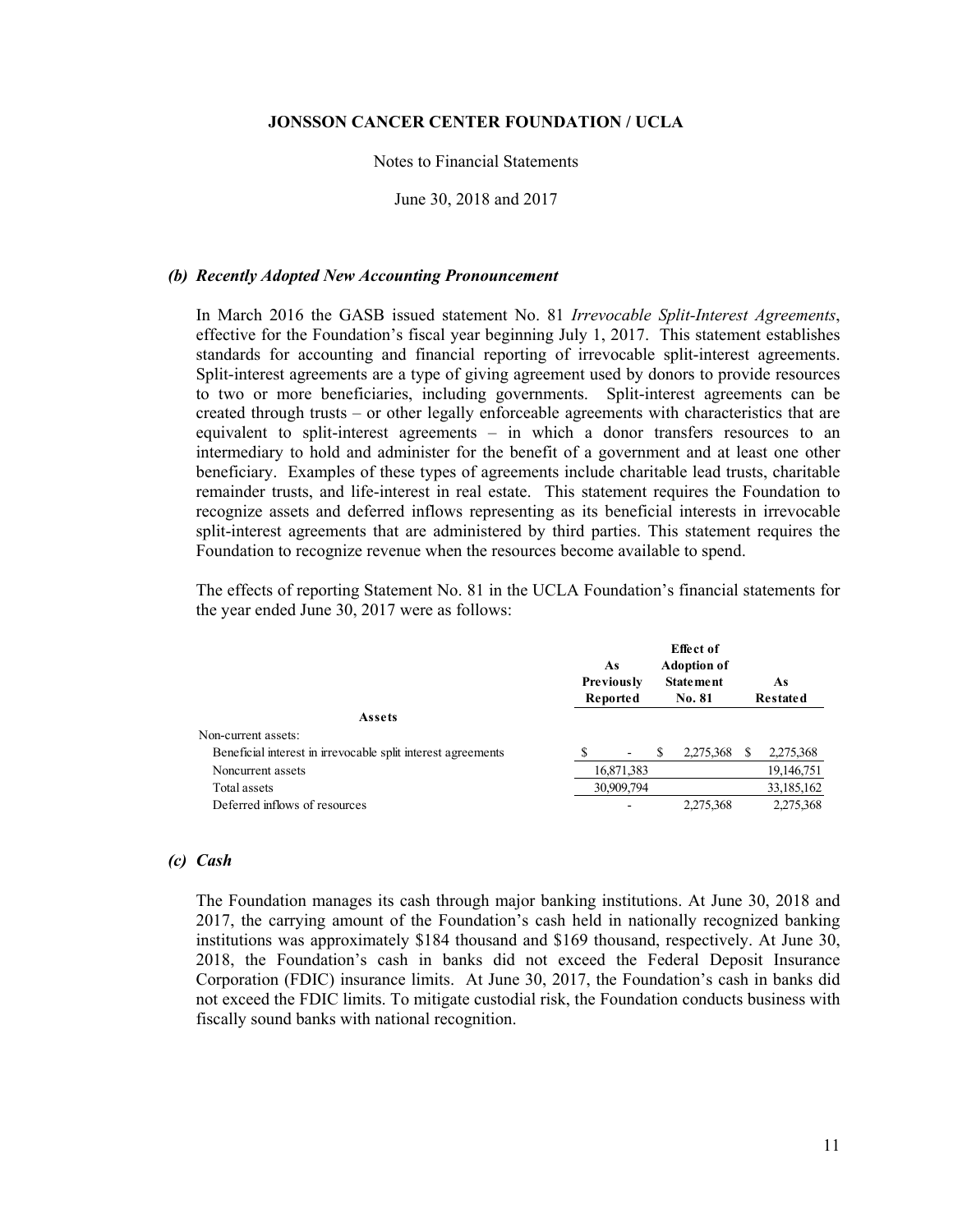#### Notes to Financial Statements

June 30, 2018 and 2017

#### *(d) Investments*

Investments are measured and recorded at fair value. As a component of the University of California, the Foundation's investment policy requires that all funds be invested with the University of California (UC) through The UCLA Foundation or the UC Regents. The Foundation participates in several external investment pools sponsored by either the UC Regents or The UCLA Foundation. These investment pools are not registered with the Securities and Exchange Commission (SEC). The Foundation's investments in external investment pools are reported at net asset value (NAV) as determined by the pool's respective manager (the UC Regents or The UCLA Foundation). As such, these investments are excluded from the fair value level hierarchy. Management believes that NAV is a practical expedient to estimating fair value. The basis for determining the fair value of pooled funds is determined as the number of units held in the pool multiplied by the price-per-unit share.

## *(e) Gift and event receipts in process*

The Foundation records gift and event receipts in process when donor payments are dated prior to the fiscal year-end but are not received or processed by The Foundation until after fiscal year-end. Also included are credit card gift payments made by the donor in one fiscal year but not yet settled by the bank until the following fiscal year.

### *(f) Pledges Receivable*

Pledges are written unconditional promises to make future payments. The Foundation recognizes a receivable and revenue at the time the pledge is made by the donor on the basis that the pledge is verifiable, measurable, probable of collection, and meets all applicable eligibility requirements according to GASB Statement No. 33 *Accounting and Financial Reporting for Nonexchange Transactions*. Pledges extending beyond one year are discounted to recognize the present value of the future cash flows. In subsequent years, this discount is accreted and reported as additional contribution revenue in accordance with donor imposed restrictions, if any. In addition, pledges are reported net of an allowance, which includes specific reserves for items that are past due in payments, if applicable, as well as a general reserve which is based on the Foundation's three-year rolling average loss experience.

Conditional pledges, which depend on the occurrence of a specified future or uncertain event, such as matching gifts from other donors or time restrictions on expenditures, as well as all pledges for endowment purposes, are recognized when the conditions are substantially met.

## *(g) Endowed Funds Payable*

Starting in FY18, the Foundation collects endowed funds for endowments on campus. These funds are paid soon after receipt to the designated fund. These funds are not recorded as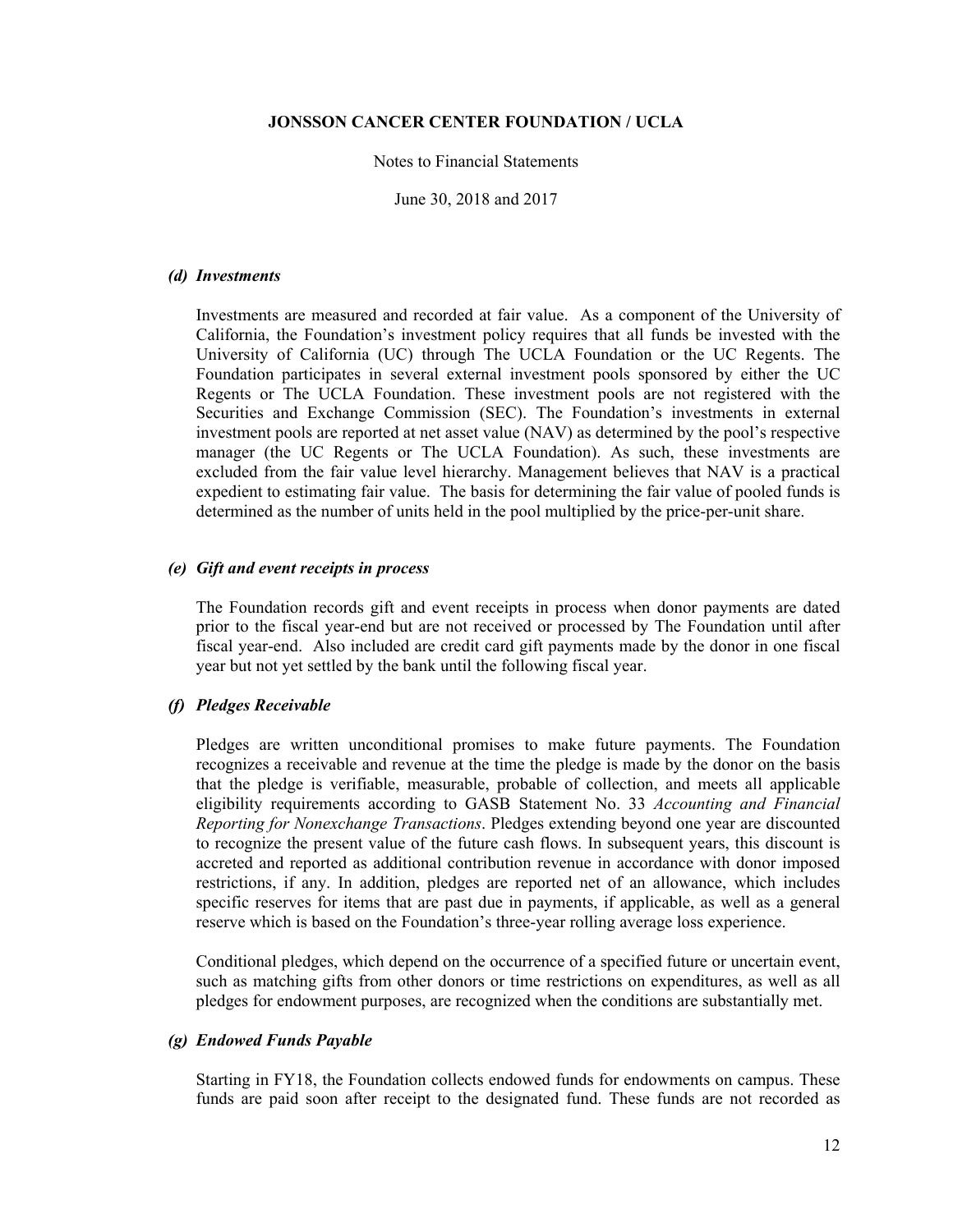#### Notes to Financial Statements

June 30, 2018 and 2017

revenue since they are permanently restricted assets for another organization. All endowed assets received by the Foundation are considered a liability to the university until paid. One item of note is that the Foundation facilitated raising a \$2 million endowed pledge on behalf of UCLA, not reflected on these financials in pledges receivable, and will play a critical part in collecting and transferring these funds to campus.

## *(h) Deferred Inflows*

Deferred inflows of resources represent an acquisition of net position that applies to a future period. The Foundation classifies changes in irrevocable split-interest agreements as deferred inflows of resources. These amounts will be recognized as revenue at the termination of the split-interest agreements. Deferred inflows also include contributions received from donors which do not yet meet the time requirements to be recorded as revenue under government accounting standards. These amounts will be reclassified to gift revenue when all time requirements have been met.

# *(i) Net Position*

When possible, the Foundation uses restricted resources when an expense is incurred for which both restricted and unrestricted resources are available. Net position comprises the following:

**Restricted expendable gifts** *–* donations to the Foundation that are restricted by the donor for a specific purpose or pledges receivable net of discount and allowance.

**Unrestricted** *–* the net position of the Foundation that is not subject to donor-imposed restrictions.

## *(j) Classification of Revenues and Expenses*

Operating revenues include contributions from various donors and guild chapters as well as event revenue representing the value of tickets and other items sold at fundraising events. Operating expenses include program support, fundraising, management and general. Program support is disbursed to UCLA or The UCLA Foundation in support of cancer research activities consistent with the donor's wishes or, in the case of unrestricted funds, in support of UCLA programs selected by Foundation management in consultation with the JCCC academic leadership. Non-operating income and loss include interest and investment distributions, net realized gains (losses) on the sale of investments, and change in the fair value of investments held at the end of the period.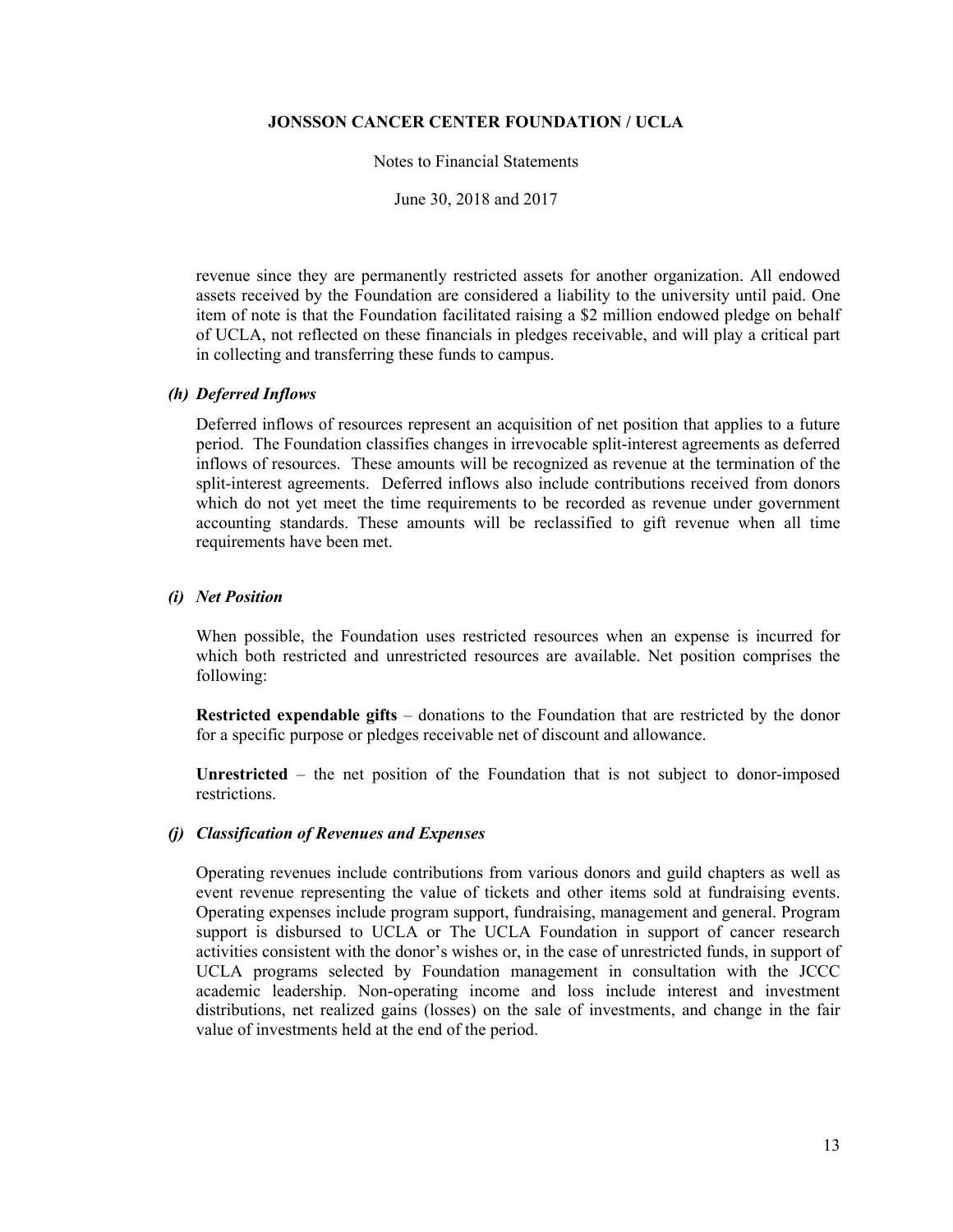## Notes to Financial Statements

June 30, 2018 and 2017

#### *(k) Non-Monetary Transactions*

From time to time the Foundation receives gifts or pledge payments in the form of stocks or securities. The Foundation uses the brokerage accounts and services of The UCLA Foundation acting as agent to receive and sell these securities. It is the policy of the Foundation to liquidate investment securities as soon as is practicable from the date of receipt. Gifts of stocks and securities are valued at the average (high and low) market price on the date of transfer and recorded as contribution revenue or as a reduction of pledges receivable, if applicable. The difference between the gift value and actual proceeds received (net of brokerage fees) is recorded as realized gains (losses) on the Statements of Revenues, Expenses, and Changes in Net Position.

### *(l) Use of Estimates*

The preparation of financial statements in accordance with U.S. generally accepted accounting principles requires management to make estimates and assumptions that affect the reported amounts of assets and liabilities, the disclosure of contingent assets and liabilities at the dates of the financial statements, and the reported amounts of revenues and expenses during the reporting periods. Actual results may differ from those estimates.

### *(m) Income Taxes*

The Foundation is exempt from taxation under Section  $501(c)(3)$  of the Internal Revenue Code and Section 23701d of the California Revenue and Taxation Code and is generally not subject to federal or state income taxes. However, the Foundation is subject to income taxes on any net income that is derived from a trade or business, regularly carried on, and not in furtherance of the purpose for which it is granted exemption, also known as unrelated business income. The Foundation did not engage in unrelated business activities and therefore did not record an income tax provision.

#### **(3) Investments**

For the years ended June 30, 2018 and 2017, the Foundation held investments with both the UC Regents and The UCLA Foundation. The UC Regents, as the governing board, is responsible for the oversight of its investments and establishes an investment policy which is carried out by the Chief Investment Officer. Oversight for The UCLA Foundation's investments is provided by the UCLA Investment Company and The UCLA Foundation boards of directors.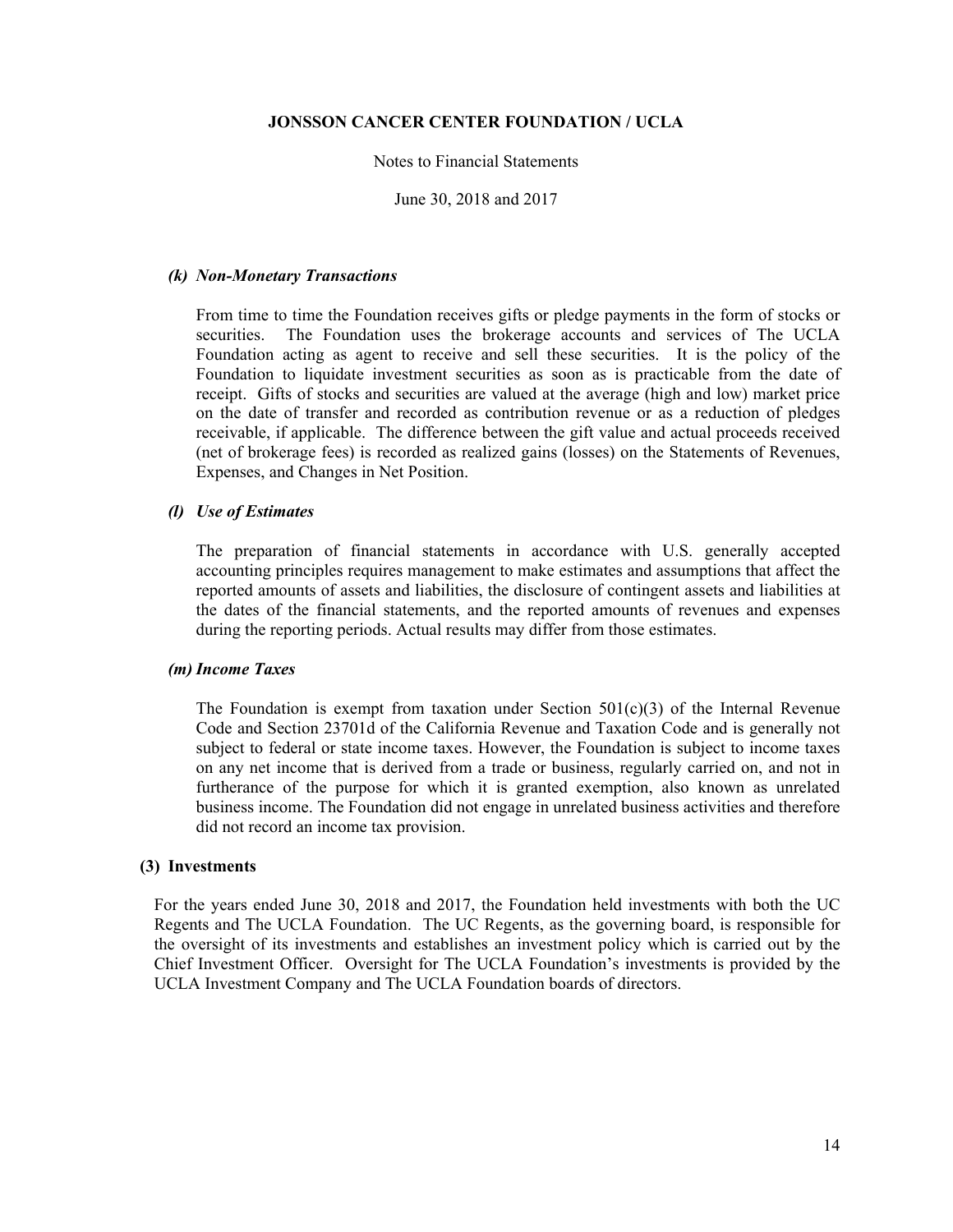#### Notes to Financial Statements

June 30, 2018 and 2017

## **Composition of Investments** (as classified on the Statements of Net Position)

|                                                              | 2018         | 2017         |
|--------------------------------------------------------------|--------------|--------------|
| Short-term                                                   |              |              |
| The UCLA Foundation Unendowed Investment Pool                | \$10,039,638 | \$ 7,425,808 |
| University of California Regents' Short Term Investment Pool | 18,972       | 41,678       |
| Short-term investments                                       | 10,058,610   | 7,467,486    |
| Long-term                                                    |              |              |
| University of California Regents' General Endowment Pool     | 5,471,775    | 5,153,698    |
| The UCLA Foundation Endowed Investment Pool                  | 2,541,535    | 2,409,480    |
| Long-term investments                                        | 8,013,310    | 7,563,178    |
| Total investments                                            | \$18,071,920 | \$15,030,664 |

The UCLA Foundation's Unendowed Investment Pool (UIP) is invested in the UC Regents' Short Term Investment Pool (STIP). The University of California Regents' STIP authorized investments include fixed-income securities with a maximum maturity of five and one-half years. In addition, The Regents have also authorized loans, primarily to faculty members residing in California, under the University's Mortgage Origination Program with terms up to 40 years.

The University of California Regents' General Endowment Pool (GEP) asset allocation policy currently allows the portfolio to be invested as 32.5%-52.5% equity securities, 7.5%-17.5% fixed income securities and 30%-60% alternatives.

The UCLA Foundation's Endowed Investment Pool (EIP) asset allocation policy allows the portfolio to be invested in 30%-75% equity securities, 0-25% private equity/venture capital, 5%- 20% multi-strategy, 0-15% credit, 0-15% real assets, 0-10% each of cash and real estate.

## **Composition of Investments** (*by investment type*)

|                               | 2018         | 2017         |
|-------------------------------|--------------|--------------|
| Commingled money market funds | \$10,058,610 | \$7,467,486  |
| Commingled balanced funds     | 8,013,310    | 7,563,178    |
| Total investments             | \$18,071,920 | \$15,030,664 |

Investments are exposed to several risks, such as market, credit, foreign currency, and interest rate risk, which can affect the value of the investments.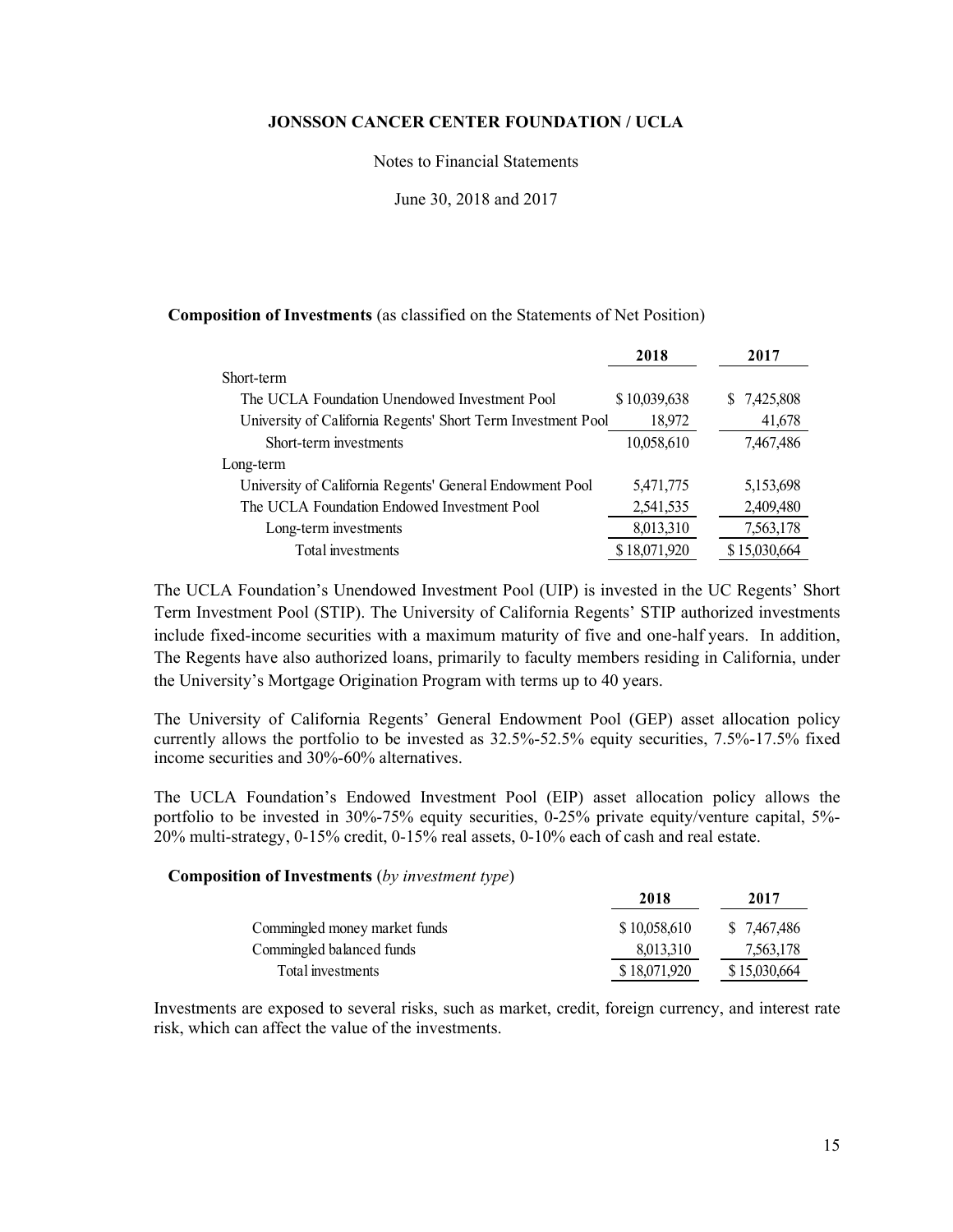#### Notes to Financial Statements

June 30, 2018 and 2017

### *(a) Credit Risk*

Fixed income securities are subject to credit risk, which is the probability that a bond issuer will fail to pay interest or principal in a timely manner or that negative perceptions of the issuer's ability to make these payments will cause security prices to decline. Neither the UC Regents' STIP nor The UCLA Foundation's UIP are rated by credit rating agencies.

#### *(b) Custodial Risk*

Custodial risk is the risk that in the event of the failure of the custodian, the investments may not be returned. The Foundation invests in the various pooled investment vehicles managed by the UC Regents and The UCLA Foundation. These pools are considered to be investments in external pools and are not exposed to custodial credit risk because their existence is not evidenced by securities that exist in physical or book entry form.

#### *(c) Concentration of Credit Risk*

Concentration of credit risk is the risk associated with a lack of diversification, such as having substantial investments in a few individual issuers, thereby exposing the organization to greater risks resulting from adverse economic, political, regulatory, geographic, or credit developments. The UC Regents investment guidelines addressing concentration of credit risk related to the investment grade fixed-income portion of the portfolios include a limit of no more than 3% of each portfolio's market value to be invested in any single issuer (except for securities issued by the U.S. government or its agencies). For high-yield and emerging market debt, the corresponding limit is 5%. The UCLA Foundation investment pools' allocation to the credit portfolio is diversified across credit asset classes and holds a mixture of investment grade and high yield securities of performing and non-performing debt. Accordingly, there are no investments in any one issuer that represents 5% or more of total fixed income investments.

### *(d) Interest Rate Risk*

Interest rate risk is the risk that fixed income securities will decline because of rising interest rates. The Foundation measures interest rate risk using the effective duration method. Effective duration is the approximate change in price of a security resulting from a 100 basis point (1 percentage point) change in the level of interest rates. It is not a measure of time. The interest rate risk schedule summarizes the average effective duration of its portfolio: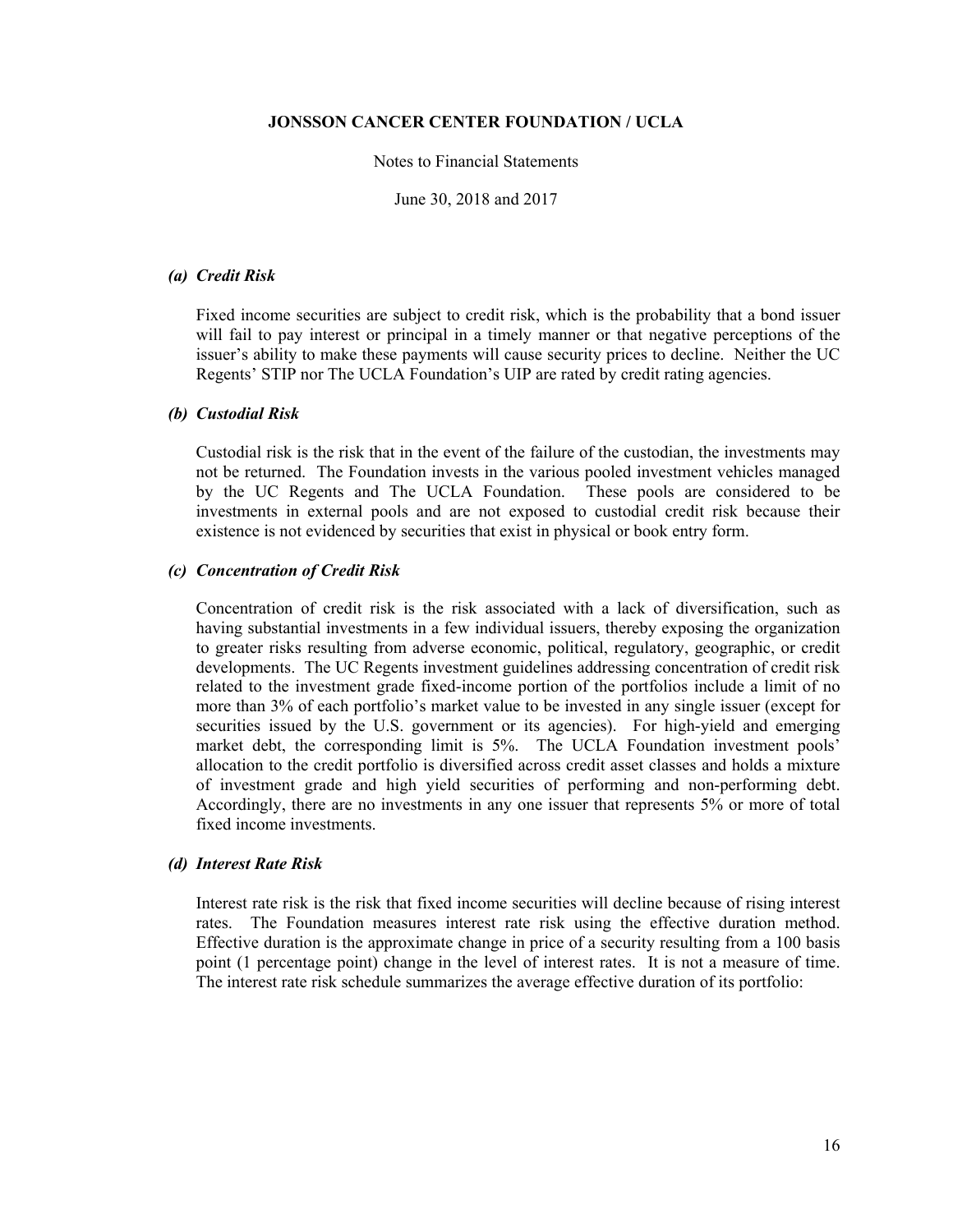## Notes to Financial Statements

### June 30, 2018 and 2017

|                               | 2018 | 2017                                 |
|-------------------------------|------|--------------------------------------|
|                               |      | <i>(effective duration in years)</i> |
| Commingled money market funds | 2.0  | 1.5                                  |
| Commingled balanced funds     | 41   | 4.0                                  |

## **(4) Fair Value**

Fair value is defined in accounting standards as the price that would be received to sell an asset or paid to transfer a liability in an orderly transaction between market participants at the measurement date. Assets and liabilities reported at fair value are organized into a hierarchy based on the levels of inputs observable in the marketplace that are used to measure fair value. Inputs are used in applying the various valuation techniques and take into account the assumptions that market participants use to make valuation decisions. Inputs may include price information, credit data, liquidity statistics, and other factors specific to the financial instrument. Observable inputs reflect market data obtained from independent sources. In contrast, unobservable inputs reflect the entity's assumptions about how market participants would value the financial instrument.

A financial instrument's level within the fair value hierarchy is based on the lowest level of any input that is significant to the fair value measurement. The following describes the hierarchy of inputs used to measure fair value and the primary valuation methodologies used for financial instruments measured at fair value on a recurring basis:

Level 1 – Prices based on unadjusted quoted prices in active markets that are accessible for identical assets or liabilities are classified as Level 1.

Level 2 – Quoted prices in the markets that are not considered to be active, dealer quotations, or alternative pricing sources for similar assets or liabilities for which all significant inputs are observable, either directly or indirectly are classified as Level 2.

Level 3 – Investments and beneficial interest in irrevocable split interest agreements classified as Level 3 have significant unobservable inputs, as they trade infrequently or not at all. The inputs into the determination of fair value of these investments and beneficial interest in irrevocable split interest agreements are based upon the best information in the circumstance and may require significant management judgment. Level 3 financial instruments include real estate, and beneficial interest in irrevocable split interest agreements. The Foundation uses the market approach to fair value the beneficial interest in split interest agreements. Real estate, as part of the beneficial interest in in irrevocable split interest agreements, is fair valued using the market approach to valuation.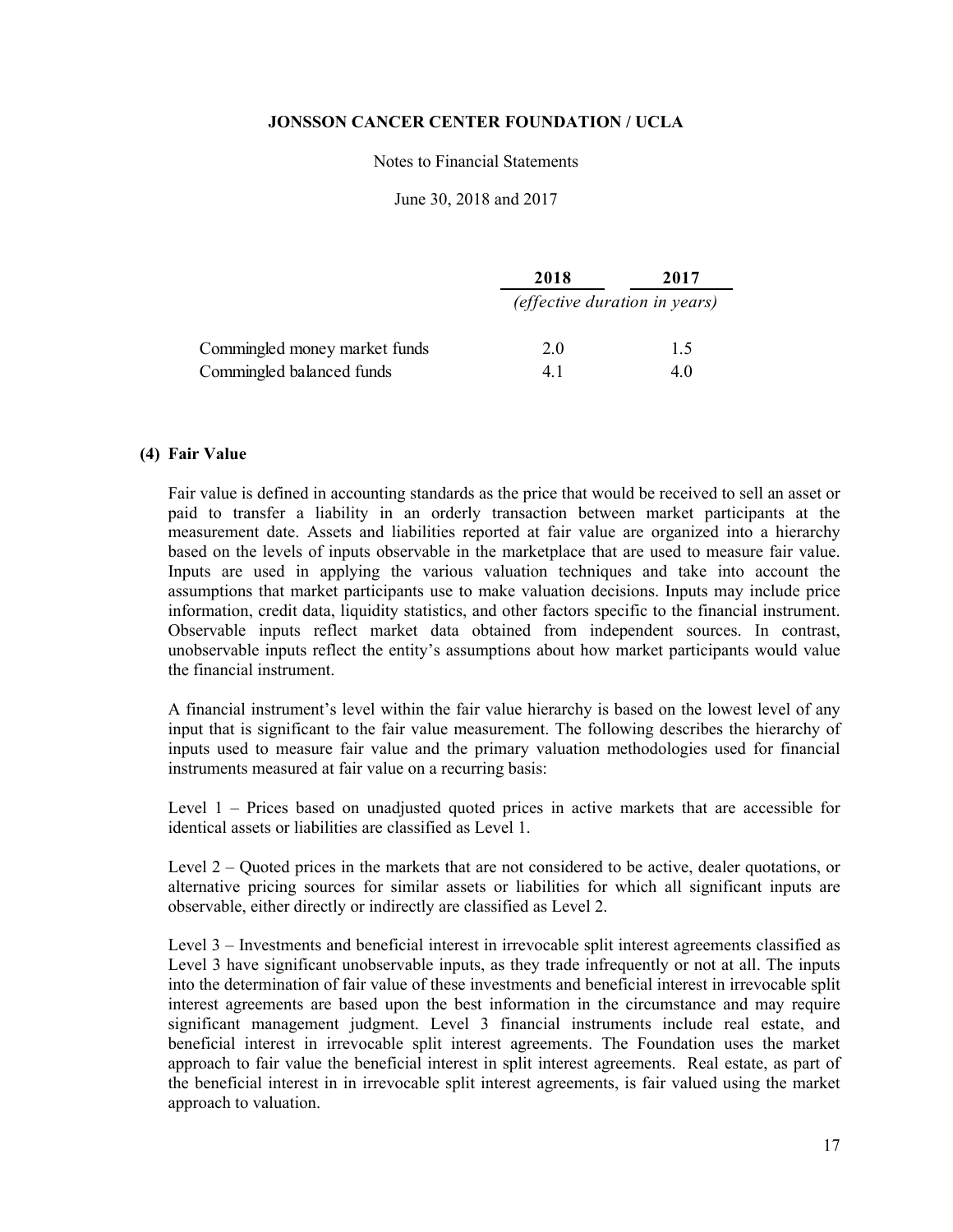#### Notes to Financial Statements

June 30, 2018 and 2017

Net Asset Value (NAV) – Investments which use NAV as a practical expedient to determine fair value are excluded from the fair value hierarchy. Investments in non-governmental entities that do not have a readily determinable fair value may be valued at NAV. The Foundation invests in various external investment pools managed either by the University of California or The UCLA Foundation. Each of these pools (see footnote 3) transacts at a share price or NAV as determined by the University of California (UC) or The UCLA Foundation based upon the underlying fair values of the pooled investments. Additional information on the UC investment pools can be obtained from the 2018 Annual Financial Report of the University of California. Additional information on The UCLA Foundation investment pool can be obtained from its 2018 Financial Statements. The following tables summarize JCCF's commingled funds at June 30, 2018 and June 30, 2017:

| As of 6/30/2018                                                  | <b>Fair Value Measurements Using</b>                                     |                                                      |                                       |                           |                    |              |
|------------------------------------------------------------------|--------------------------------------------------------------------------|------------------------------------------------------|---------------------------------------|---------------------------|--------------------|--------------|
|                                                                  | <b>Ouoted Prices in</b><br><b>Active Markets for</b><br>identical Assets | <b>Significant Other</b><br><b>Observable Inputs</b> | Significant<br>Unobservable<br>Inputs | <b>Net Asset</b><br>Value | <b>Not Leveled</b> |              |
|                                                                  | (Level 1)                                                                | (Level 2)                                            | (Level 3)                             | (NAV)                     |                    | <b>Total</b> |
| Commingled funds                                                 |                                                                          |                                                      |                                       | 18,071,920                |                    | 18,071,920   |
| Total investments                                                |                                                                          |                                                      |                                       | \$18,071,920              |                    | \$18,071,920 |
| Beneficial interests in irrevocable<br>split interest agreements |                                                                          |                                                      | 2,341,830                             |                           |                    |              |
| As of 6/30/2017                                                  |                                                                          |                                                      | <b>Fair Value Measurements Using</b>  |                           |                    |              |
|                                                                  | <b>Ouoted Prices in</b><br><b>Active Markets for</b><br>identical Assets | <b>Significant Other</b><br><b>Observable Inputs</b> | Significant<br>Unobservable<br>Inputs | <b>Net Asset</b><br>Value | <b>Not Leveled</b> |              |
|                                                                  | (Level 1)                                                                | (Level 2)                                            | (Level 3)                             | (NAV)                     |                    | Total        |
| Commingled funds                                                 |                                                                          |                                                      |                                       | 15,030,664                |                    | 15,030,664   |
| Total investments                                                |                                                                          |                                                      |                                       | \$15,030,664              |                    | \$15,030,664 |
| Beneficial interests in irrevocable<br>split interest agreements |                                                                          |                                                      | 2,275,368                             |                           |                    |              |

The Foundation uses the NAV as a practical expedient to determine the fair value of all the underlying investments which (a) do not have a readily determinable fair value and (b) prepare their financial statements consistent with the measurement principles of an investment company or have the attributes of an investment company. The following tables list investments by major category for the years ending June 30, 2018, and June 30, 2017.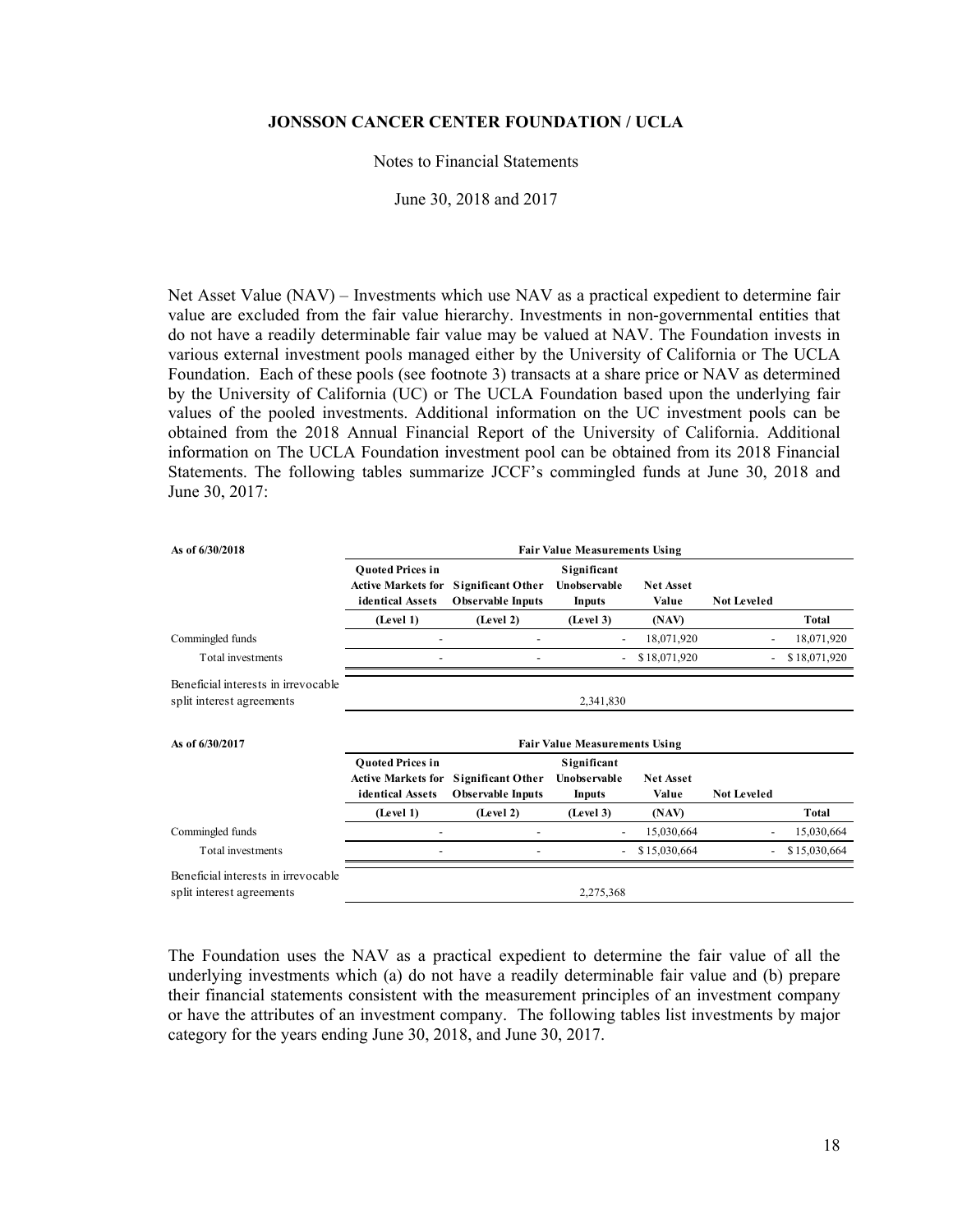# Notes to Financial Statements

# June 30, 2018 and 2017

| As of 6/30/2018                  |                                                                                                                                                                                                                                                                                 |                                 |               |                                                        |                       |                                                                                           |                                |
|----------------------------------|---------------------------------------------------------------------------------------------------------------------------------------------------------------------------------------------------------------------------------------------------------------------------------|---------------------------------|---------------|--------------------------------------------------------|-----------------------|-------------------------------------------------------------------------------------------|--------------------------------|
| Category of<br><b>Investment</b> | <b>Investment Strategy</b>                                                                                                                                                                                                                                                      | <b>Fair Value</b><br><b>NAV</b> |               | <b>Unfunded</b><br><b>Determined Using Commitments</b> | <b>Remaining Life</b> | <b>Redemption Terms</b>                                                                   | <b>Redemption Restrictions</b> |
| money market<br>funds            | Commingled funds - Investments in external<br>commingled funds that<br>invest in high quality<br>money market and fixed<br>income instruments with<br>the objective to maximize<br>returns consistent with<br>safety of principal,<br>liquidity, and cash flow<br>requirements. | S                               | 10,058,610    | $\sim$                                                 | Not Applicable        | 48 hours notice                                                                           | Not Applicable                 |
| balanced funds                   | Commingled funds - Investments in external<br>commingled funds that<br>have an asset allocation<br>to equity securities,<br>alternative investments<br>and fixed income<br>instruments                                                                                          |                                 | 8,013,310     |                                                        | Not Applicable        | Redemption terms range from<br>monthly to quarterly with 10<br>days prior written notice. | Not Applicable                 |
| <b>Total</b>                     |                                                                                                                                                                                                                                                                                 | S                               | 18,071,920 \$ |                                                        |                       |                                                                                           |                                |

**As of 6/30/2017**

| Category of<br><b>Investment</b> | <b>Investment Strategy</b>                                                                                                                                                                                                                                                      | <b>Fair Value</b><br><b>NAV</b> |            | Unfunded<br><b>Determined Using Commitments</b> | <b>Remaining Life</b> | <b>Redemption Terms</b>                                                                   | <b>Redemption Restrictions</b> |
|----------------------------------|---------------------------------------------------------------------------------------------------------------------------------------------------------------------------------------------------------------------------------------------------------------------------------|---------------------------------|------------|-------------------------------------------------|-----------------------|-------------------------------------------------------------------------------------------|--------------------------------|
| money market<br>funds            | Commingled funds - Investments in external<br>commingled funds that<br>invest in high quality<br>money market and fixed<br>income instruments with<br>the objective to maximize<br>returns consistent with<br>safety of principal,<br>liquidity, and cash flow<br>requirements. | \$                              | 7,467,486  | ٠                                               | Not Applicable        | 48 hours notice                                                                           | Not Applicable                 |
| balanced funds                   | Commingled funds - Investments in external<br>commingled funds that<br>have an asset allocation<br>to equity securities,<br>alternative investments<br>and fixed income<br>instruments                                                                                          |                                 | 7,563,178  | ٠                                               | Not Applicable        | Redemption terms range from<br>monthly to quarterly with 10<br>days prior written notice. | Not Applicable                 |
| <b>Total</b>                     |                                                                                                                                                                                                                                                                                 |                                 | 15,030,664 | - S                                             |                       |                                                                                           |                                |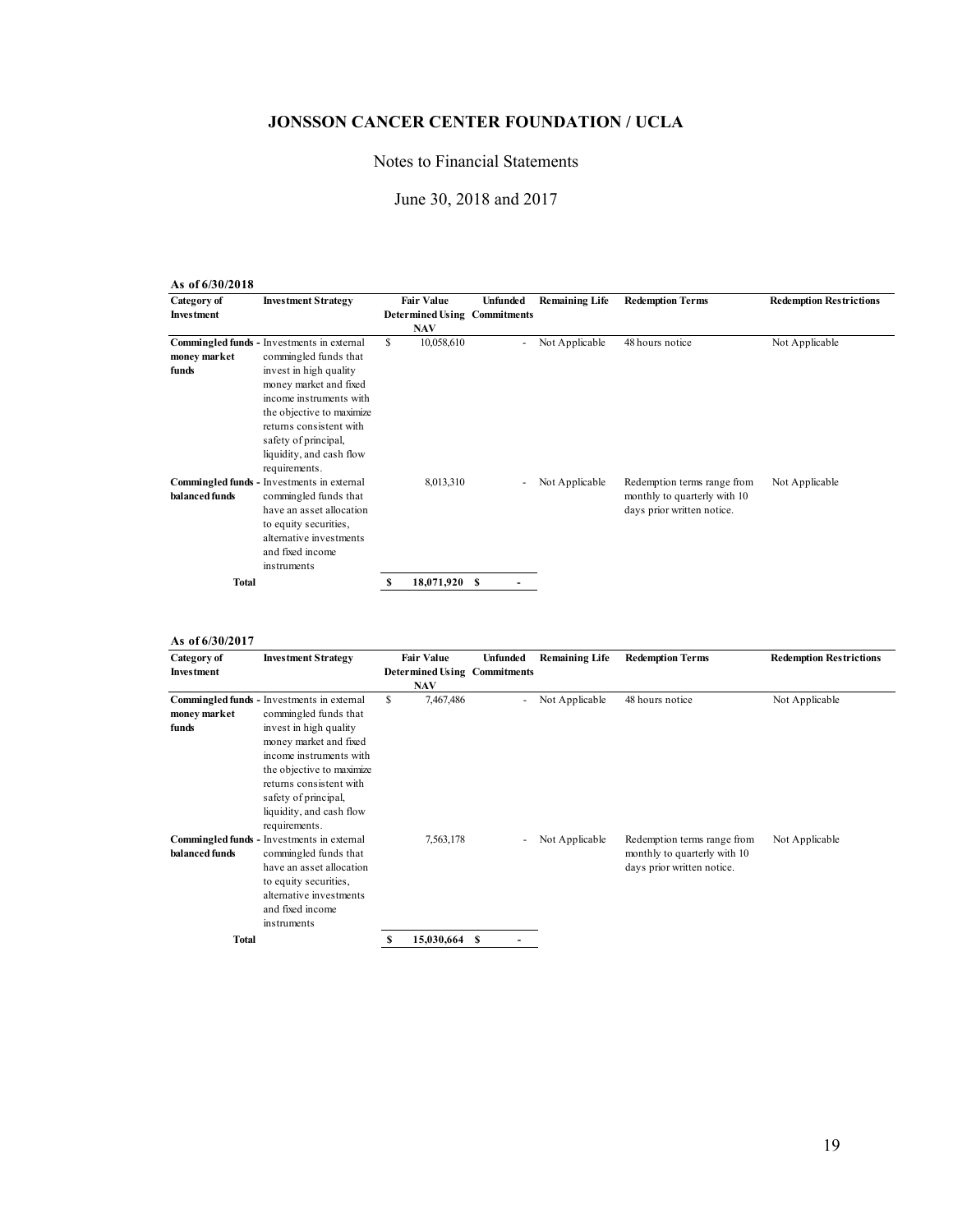#### Notes to Financial Statements

June 30, 2018 and 2017

### **(5) Pledges Receivable**

Pledges receivable are unconditional promises to pay a specific amount and consist of the following at June 30, 2018 and June 30, 2017:

|                                     | 2018         | 2017         |
|-------------------------------------|--------------|--------------|
| Pledges receivable, gross           | \$14,280,880 | \$15,503,034 |
| Less:                               |              |              |
| Allowance for uncollectible pledges | (54,175)     | (58,706)     |
| Discount for future payments        | (325, 434)   | (380, 520)   |
| Pledges receivable, net             | \$13,901,271 | \$15,063,808 |
| Current pledges receivable, net     | 4,606,428    | \$5,755,603  |
| Non-current pledges receivable, net | 9,294,843    | 9,308,205    |
|                                     | \$13,901,271 | \$15,063,808 |

Management evaluates the collectability of its receivables and records an allowance for estimated uncollectible amounts. The Foundation recorded a loss provision of \$108 thousand in FY18 and a loss provision of \$386 thousand in FY17. Both amounts were recorded as adjustments to contribution revenue. In addition, the Foundation recorded an increase in contribution revenue due to present value accretion in FY18 of \$55 thousand and present value adjustments of \$53 thousand in FY17. Pledges due beyond one year have been discounted using rates ranging from 1.6% to 1.2%. Ninety-three percent of pledges receivable, net of discount, are from five donors in fiscal year 2018 as compared to ninety-four percent in fiscal year 2017.